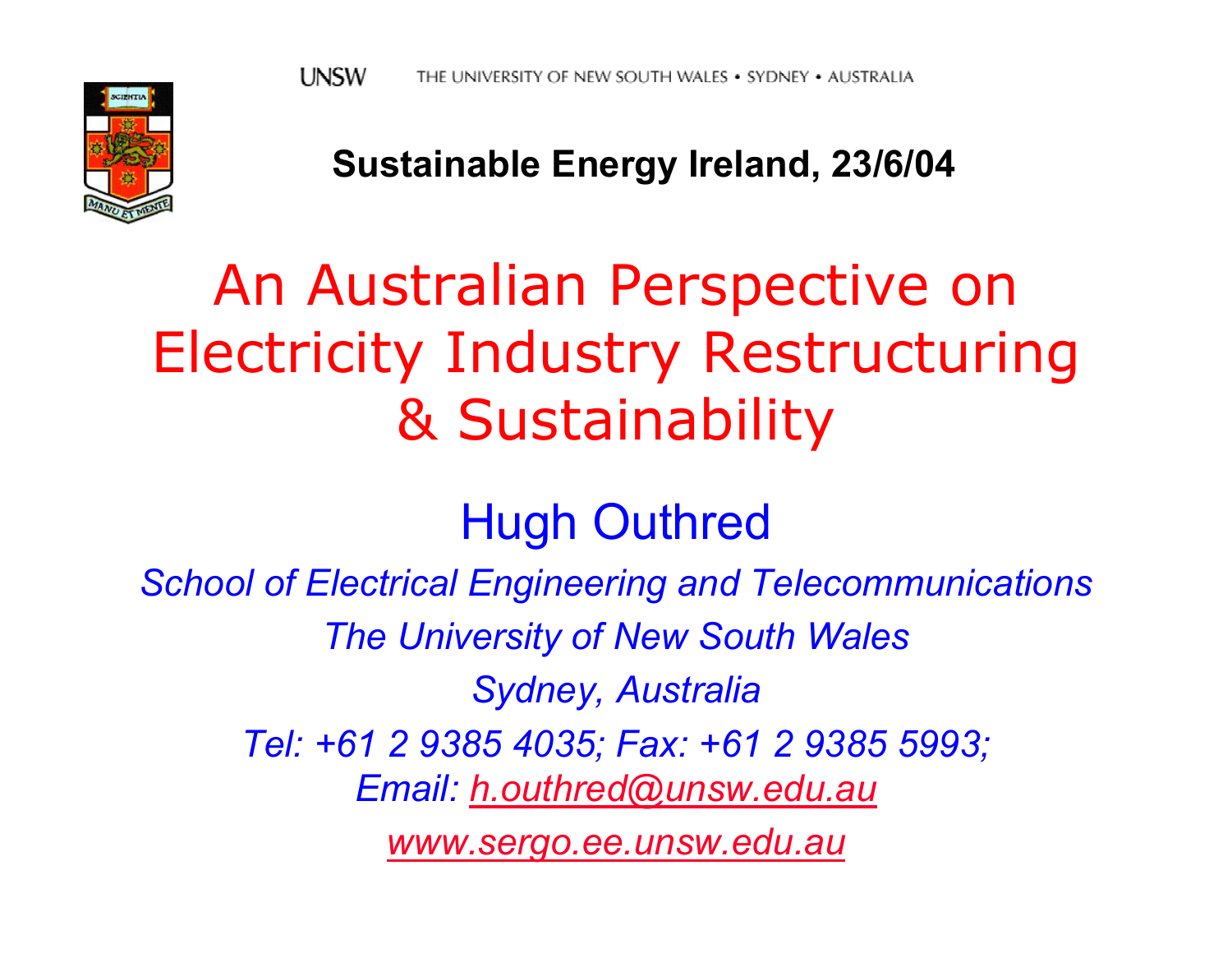### Electricity restructuring is challenging

*"the significant problems we face cannot be solved by the same level of thinking that created them" Albert Einstein*

*"the greatest obstacle is not ignorance it is the illusion of knowledge" Daniel J Boorstin*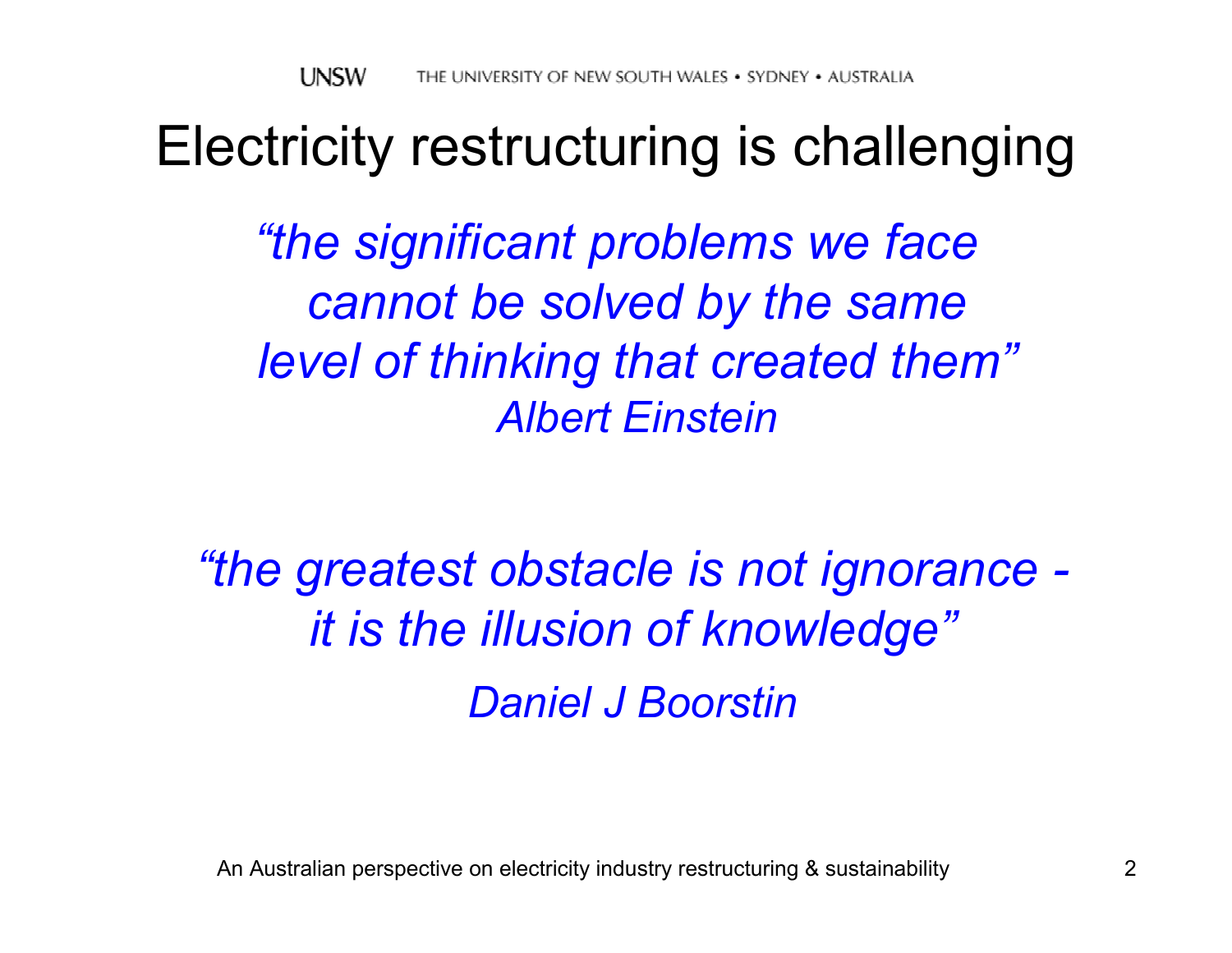# Features of the electricity industry

- $\bullet$  Consists of a *supply side* & a *demand side,*  both capital intensive with long asset lives:
	- $\mathcal{L}_{\mathcal{A}}$  , and the set of the set of the set of the set of the set of the set of the set of the set of the set of the set of the set of the set of the set of the set of the set of the set of the set of the set of th Electricity supply industry (traditional monopoly)
		- Provides (imperfect) availability & quality of supply
	- End-use equipment & user premises (private)
		- Operates according to end-user requirements
- Provides continuous *energy conversion*:
	- From primary to end-use energy forms:
		- All stages in the energy conversion chain matter
	- $\mathcal{L}_{\mathcal{A}}$  , and the set of the set of the set of the set of the set of the set of the set of the set of the set of the set of the set of the set of the set of the set of the set of the set of the set of the set of th To deliver *essential (end-use) energy services*
		- Valued more by their absence than their presence (value can greatly exceed the cost of provision)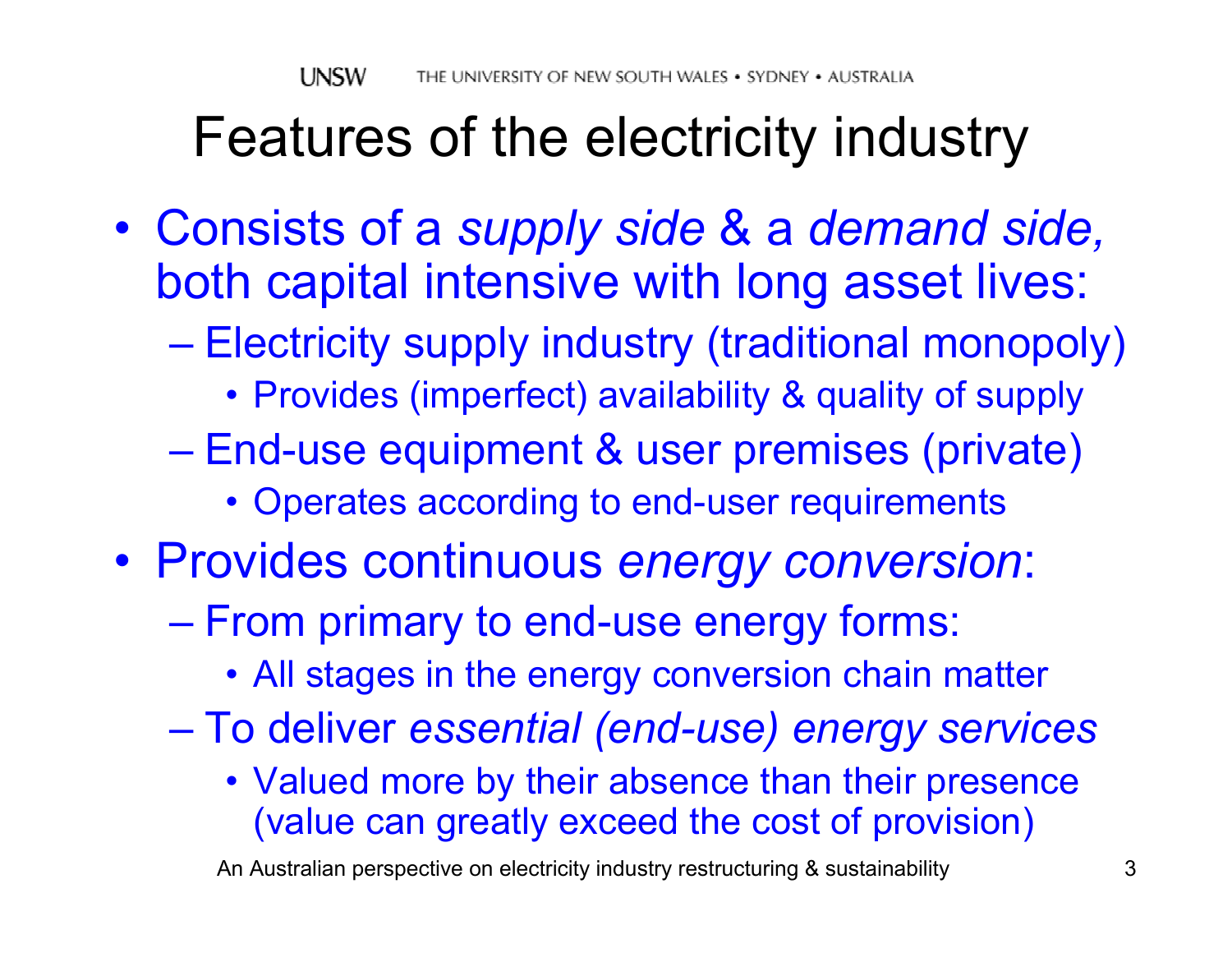# Challenges of electricity industry operation & planning

- $\bullet$  Continuous energy flow is infused with risk:  $\mathcal{L}_{\mathcal{A}}$  , and the set of the set of the set of the set of the set of the set of the set of the set of the set of the set of the set of the set of the set of the set of the set of the set of the set of the set of th Can't cost-effectively store electrical energy
- *Temporal risks to energy service delivery:* – Short term (operation) to long term (investment)
- *Location risks to energy service delivery:*  $\mathcal{L}_{\mathcal{A}}$  , and the set of the set of the set of the set of the set of the set of the set of the set of the set of the set of the set of the set of the set of the set of the set of the set of the set of the set of th Network constraints can restrict energy flow
- Techniques to manage risk:
	- $\mathcal{L}_{\mathcal{A}}$  , and the set of the set of the set of the set of the set of the set of the set of the set of the set of the set of the set of the set of the set of the set of the set of the set of the set of the set of th Physical aggregation of uncertainties by network
	- –– Industry decision making (collective & individual):
		- Operation and investment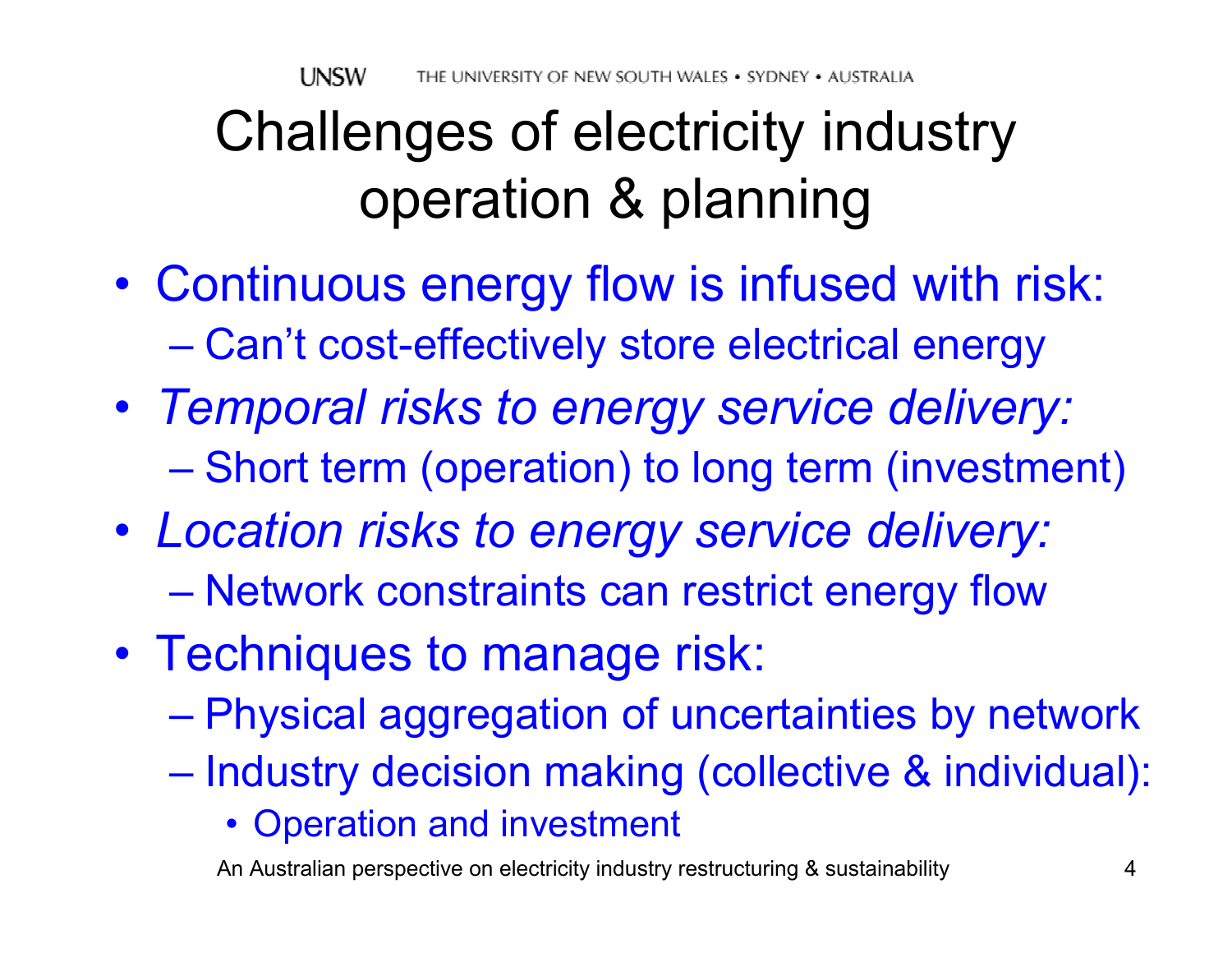**UNSW** THE UNIVERSITY OF NEW SOUTH WALES • SYDNEY • AUSTRALIA

## The context of restructuring: decision making under uncertainty

- No uncertainty implies no decision, hence:  $\mathcal{L}_{\mathcal{A}}$ Uncertainty inevitable & wrong decisions possible
- $\bullet$ • Key characteristics of a decision maker:
	- $\mathcal{L}_{\mathcal{A}}$  , and the set of the set of the set of the set of the set of the set of the set of the set of the set of the set of the set of the set of the set of the set of the set of the set of the set of the set of th Autonomy (authority to make a decision)
	- $\mathcal{L}_{\mathcal{A}}$ Accountability (exposure to costs & benefits)
- $\bullet$ • Key characteristics of a decision:
	- Extent to which it constrains outcomes; autonomy
- Decision making processes:
	- Individual vs group; human vs automated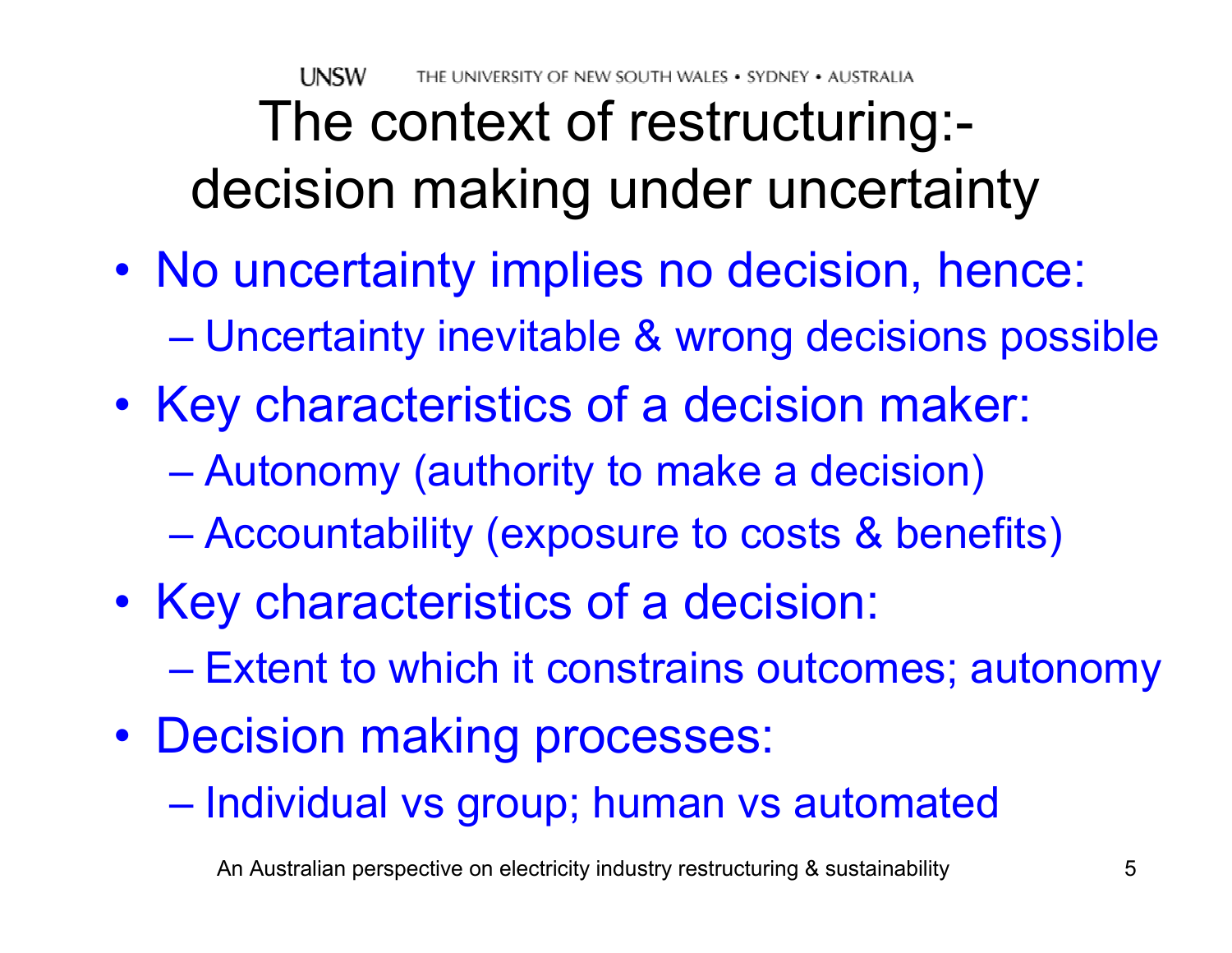## The role of markets in decision making

- Markets as coordinated decision making:
	- $\mathcal{L}_{\mathcal{A}}$ Participants maximise their commercial outcomes
	- $\mathcal{L}_{\mathcal{A}}$  , and the set of the set of the set of the set of the set of the set of the set of the set of the set of the set of the set of the set of the set of the set of the set of the set of the set of the set of th Market design aims to align participant self-interest with societal interest
	- Some markets achieve this without formal design
- $\bullet$  Electricity restructuring requires formal market design due to industry characteristics:
	- $\mathcal{L}_{\mathcal{A}}$  , and the set of the set of the set of the set of the set of the set of the set of the set of the set of the set of the set of the set of the set of the set of the set of the set of the set of the set of th Flow industry; capital intensity; shared nature; externalities; essential service
	- $\mathcal{L}_{\mathcal{A}}$  , and the set of the set of the set of the set of the set of the set of the set of the set of the set of the set of the set of the set of the set of the set of the set of the set of the set of the set of th *A strongly interdisciplinary problem*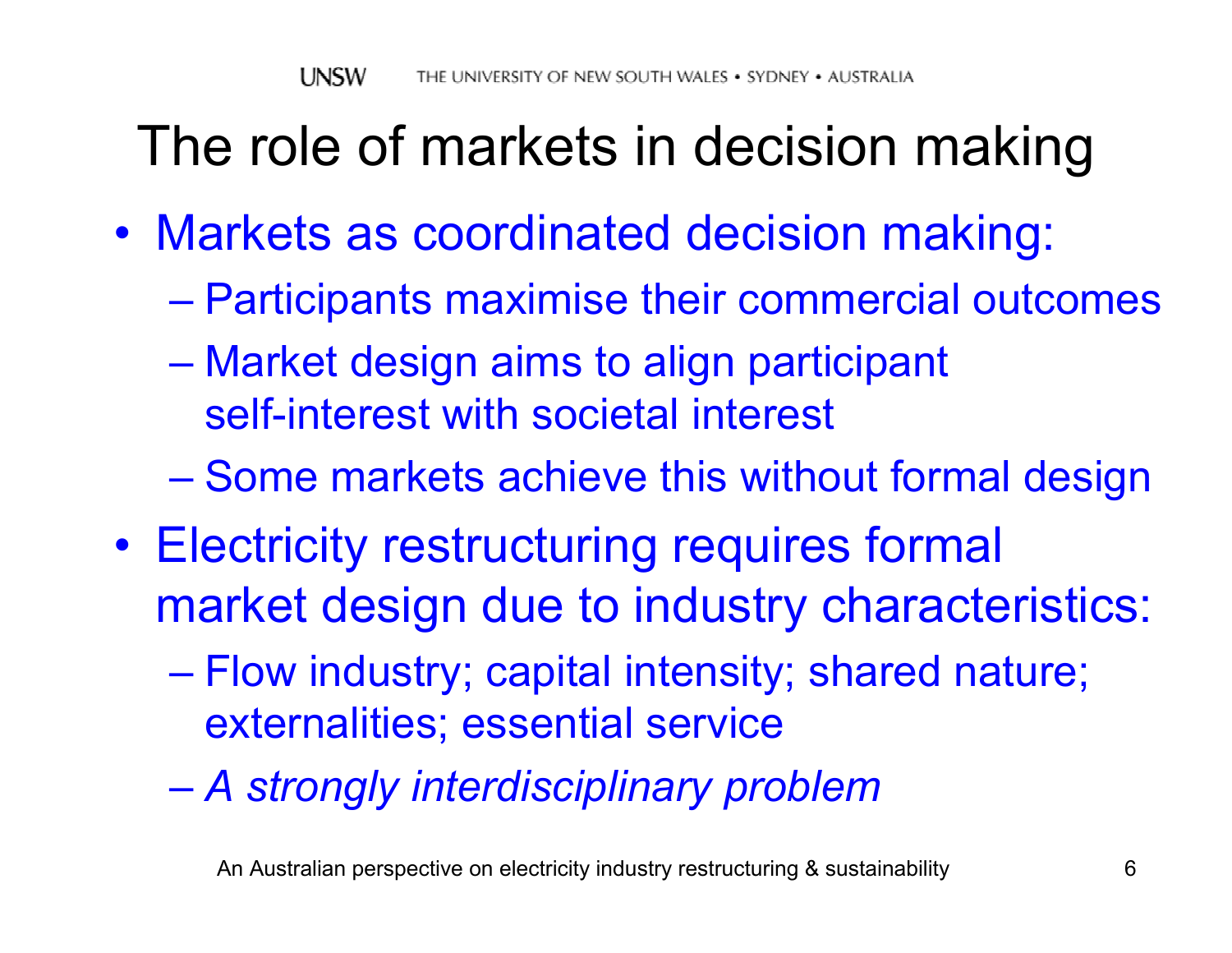UNSW THE UNIVERSITY OF NEW SOUTH WALES • SYDNEY • AUSTRALIA

# Decision-making & risk allocation in the electricity industry

- Some centralised decision-making inevitable:
	- $-$  Instantaneous & continuous energy flow
	- Network, generation & end-use services hard to separate
- Some decentralised decision-making inevitable:
	- Demand-side of the industry privately owned
- Centralised risk allocation to: – System & market operators, NSPs, regulators, politicians
- Decentralised risk allocation to:
	- $\mathcal{L}_{\mathcal{A}}$  , and the set of the set of the set of the set of the set of the set of the set of the set of the set of the set of the set of the set of the set of the set of the set of the set of the set of the set of th Generators, retailers & **end-users**
- *Difficulties arise because decisions & risks interact:*
	- An Australian perspective on electricity industry restructuring & sustainability 7  $\mathcal{L}_{\mathcal{A}}$ *Bilateral contracts cannot manage shared risk well*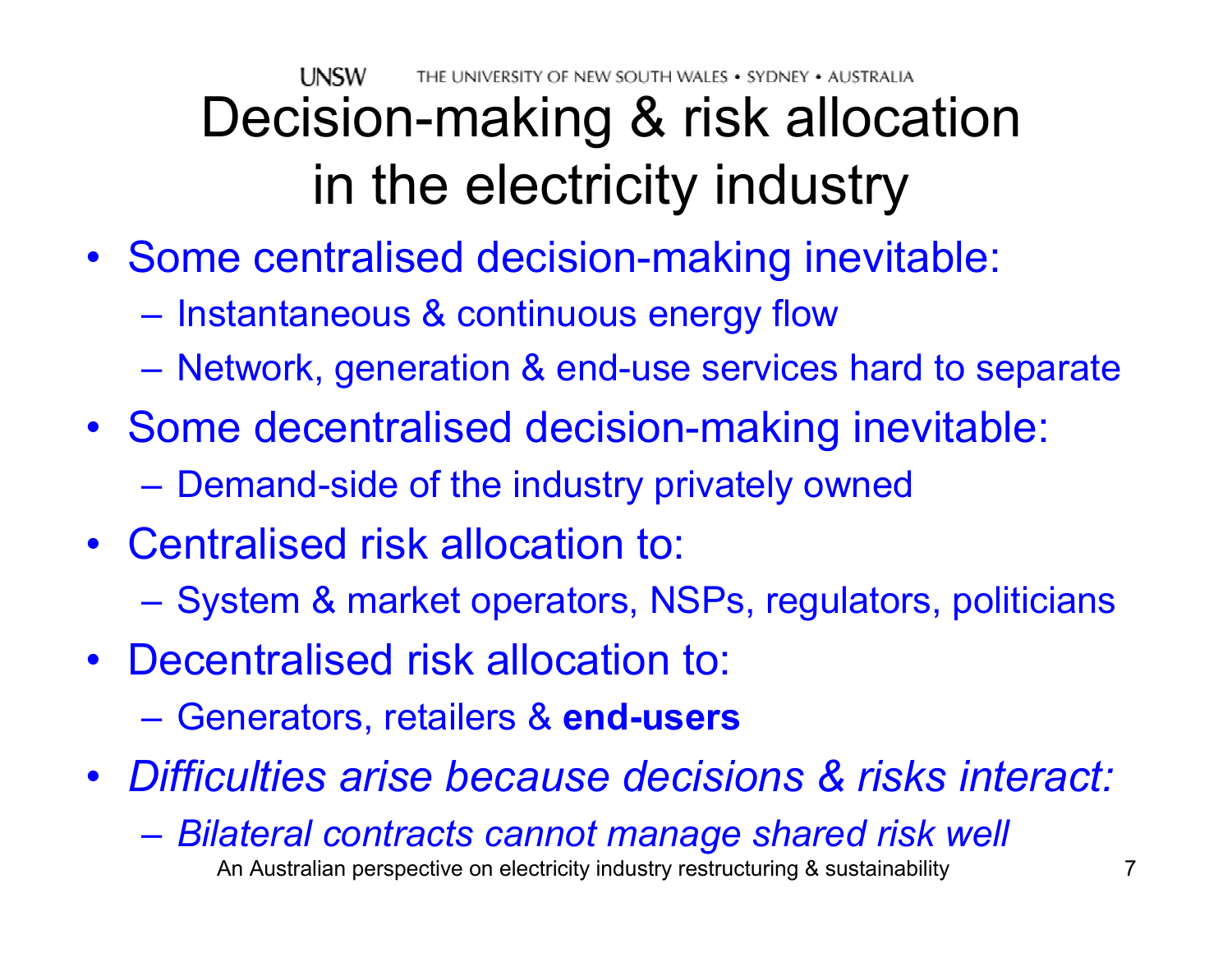## Electricity market designs

- $\bullet$ • Net pool (eg UK NETA):
	- $\mathcal{L}_{\mathcal{A}}$  , and the set of the set of the set of the set of the set of the set of the set of the set of the set of the set of the set of the set of the set of the set of the set of the set of the set of the set of th Focus on pseudo-deterministic bilateral trading:
		- *Which assumes perfect network (no location risk)*
	- Uncertainty regarded as short-term deviations from pre-determined long-term future:
		- System operator typically given only one day's notice of bilateral trading positions
- $\bullet$  Gross pool (eg Australian NEM):
	- $\mathcal{L}_{\mathcal{A}}$  , and the set of the set of the set of the set of the set of the set of the set of the set of the set of the set of the set of the set of the set of the set of the set of the set of the set of the set of th Focus on total industry & stochasticity
		- Assumes uncertainty grows with forward projection
		- Ancillary services, spot market, projections of supplydemand balance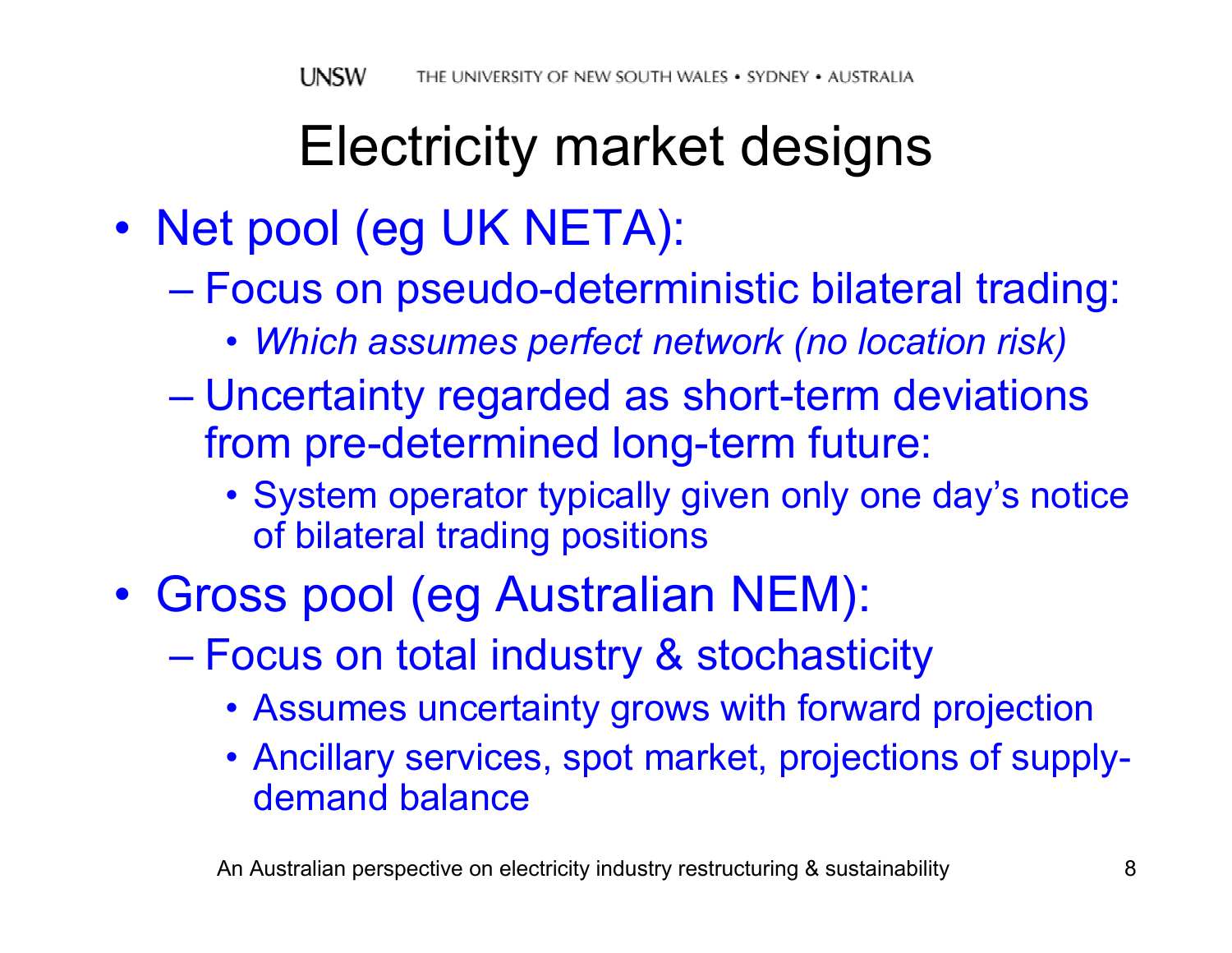**UNSW** THE UNIVERSITY OF NEW SOUTH WALES . SYDNEY . AUSTRALIA

### Key features of NETA (Ofgem 1 year review of NETA, July 2002)

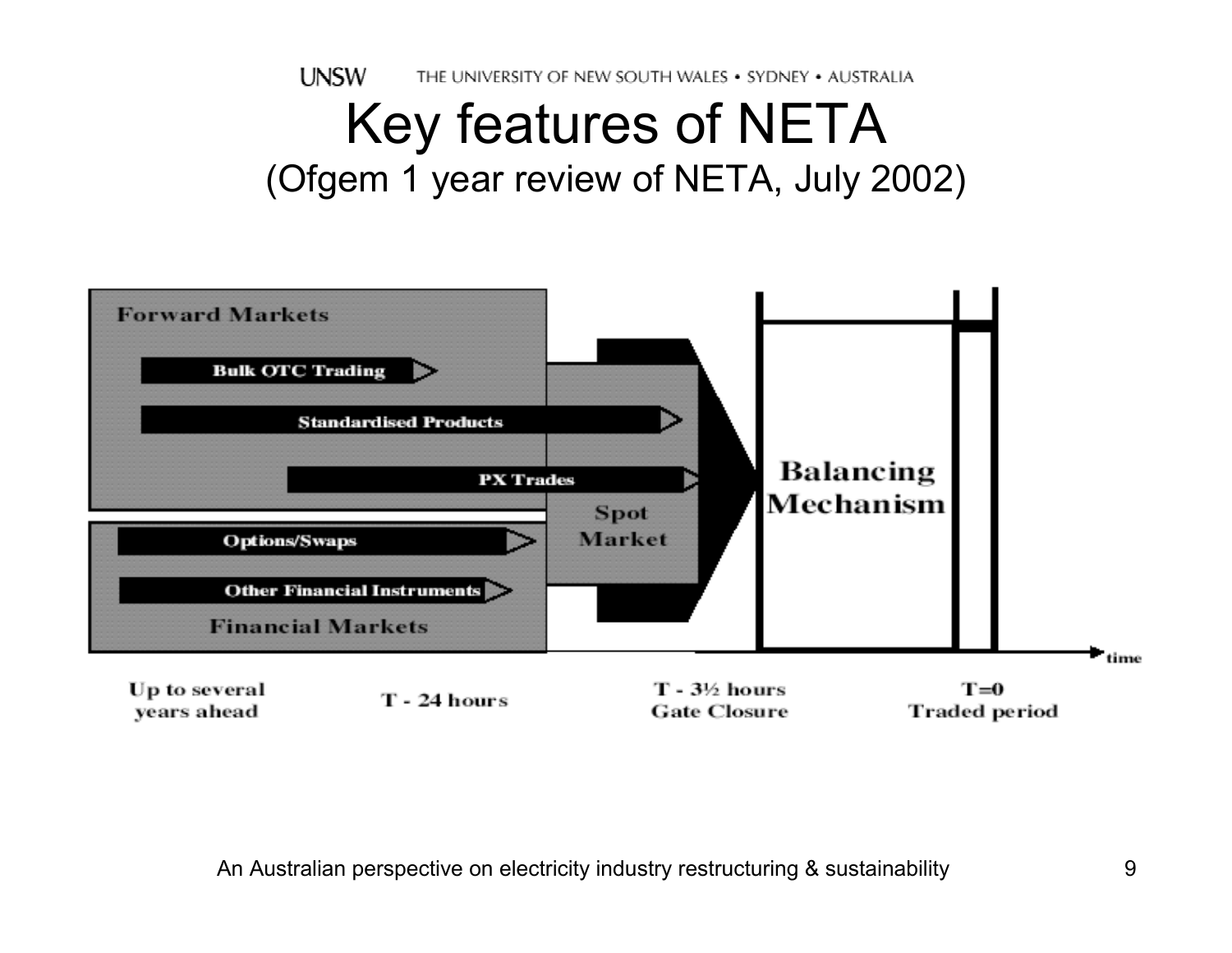## Managing temporal uncertainty in the NEM: individual & group, automated & human decision making

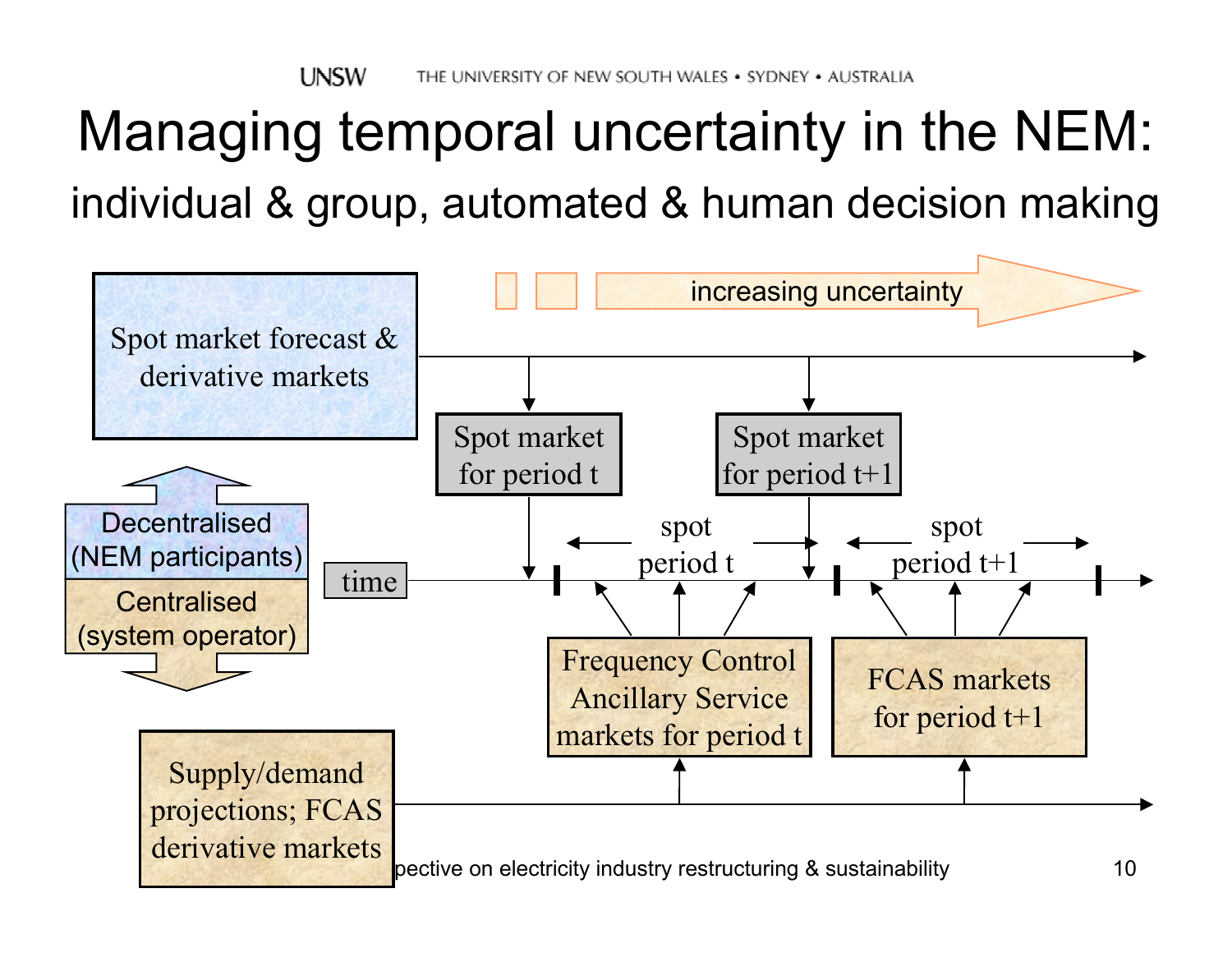## Dispatch, Pre-dispatch, PASA & SOO in the NEM (source: NEMMCO)



Statement of opportunities (SOO) is intended to inform generation and network investment decisions (10 year horizon, yearly update)

MT Projection of System Adequacy (PASA) is intended to inform near-term reliability assessment and reserve trader processes (2 year horizon, weekly update)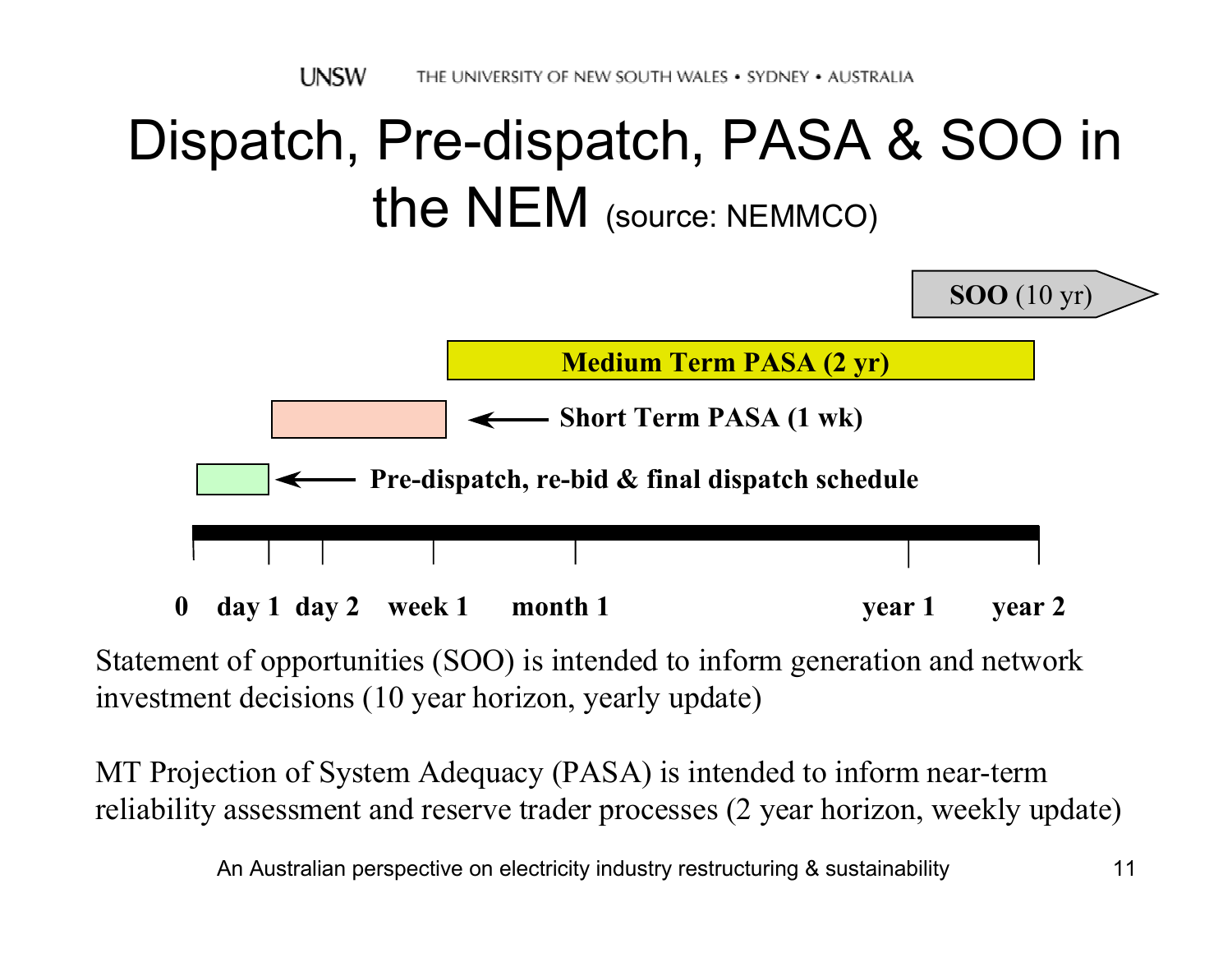# Scope of the NEM

- Queensland
- New South Wales & ACT
- Victoria
- South Australia
- Tasmania (on connection to the mainland)

NEM regions are indicated, and their boundaries need not be on state borders (e.g. two regions in NSW)



An Australian perspective on electricity industrial and the computation and the magis of the sustainable sustainable sustainable sustainable sustainable sustainable sustainable sustainable sustainable sustainable sustainab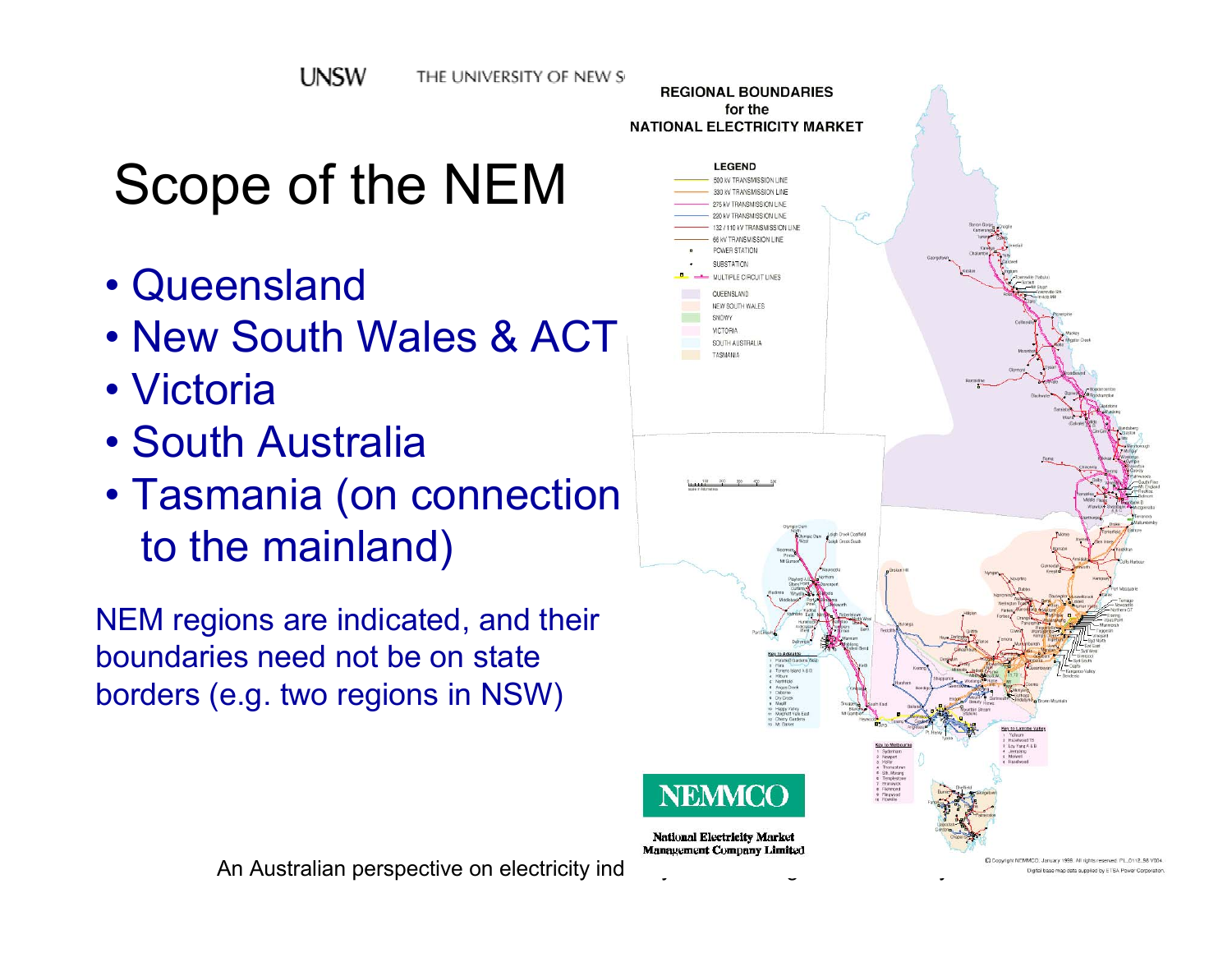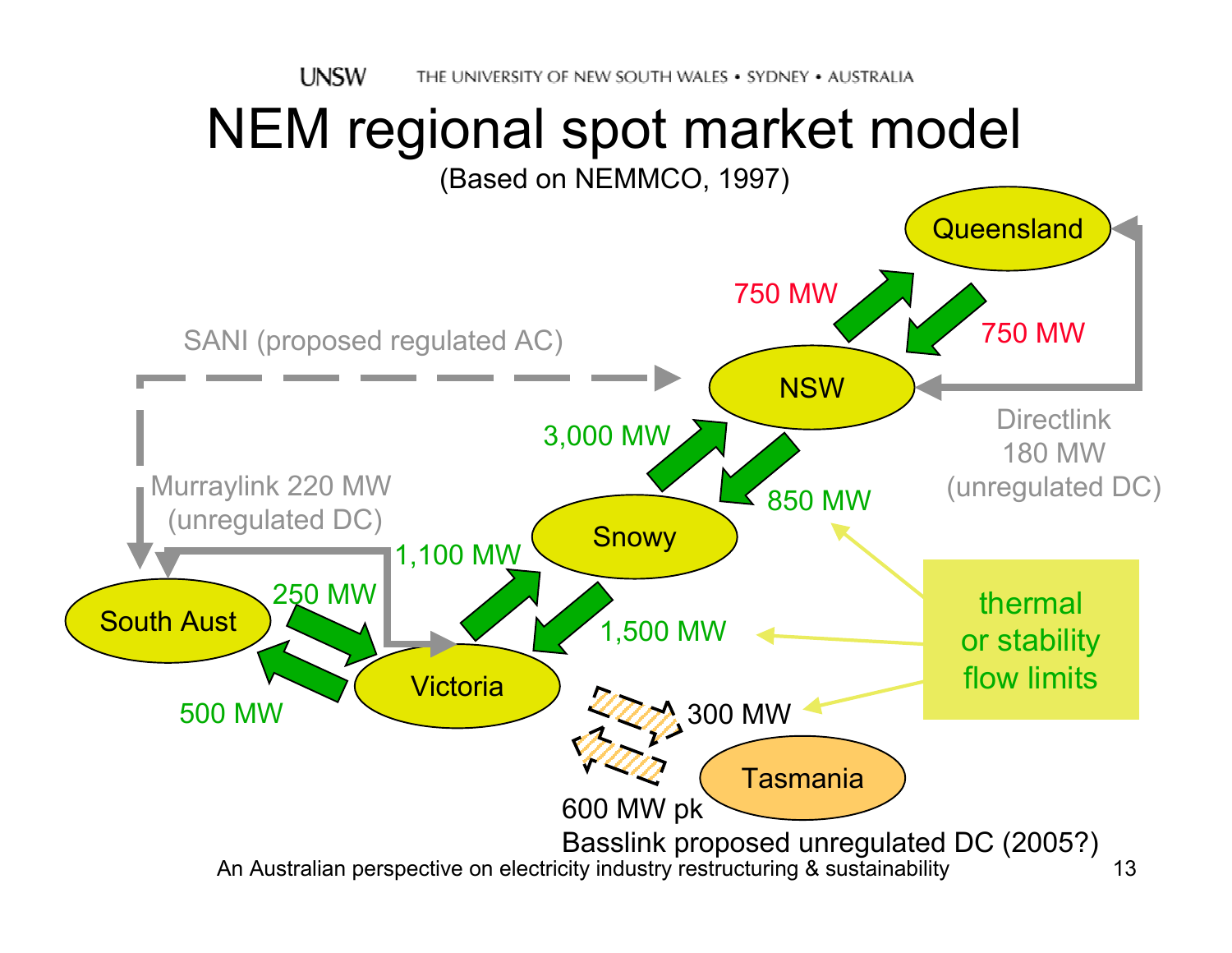## Key NEM features

- NEM covers all participating states:
	- $\mathcal{L}_{\mathcal{A}}$ A multi-region pool with intra-regional loss factors
	- $\mathcal{L}_{\mathcal{A}}$  , and the set of the set of the set of the set of the set of the set of the set of the set of the set of the set of the set of the set of the set of the set of the set of the set of the set of the set of th Ancillary services, spot market & projections
	- Auctions of inter-regional settlement residues
	- Operated by NEMMCO (owned by states)
- $\bullet$  Compulsory participants in NEM:
	- $\mathcal{L}_{\mathcal{A}}$  , and the set of the set of the set of the set of the set of the set of the set of the set of the set of the set of the set of the set of the set of the set of the set of the set of the set of the set of th All dispatchable generators & links > 30 MW
	- Network service providers & retailers
- $\bullet$ Contestable consumers may buy from NEM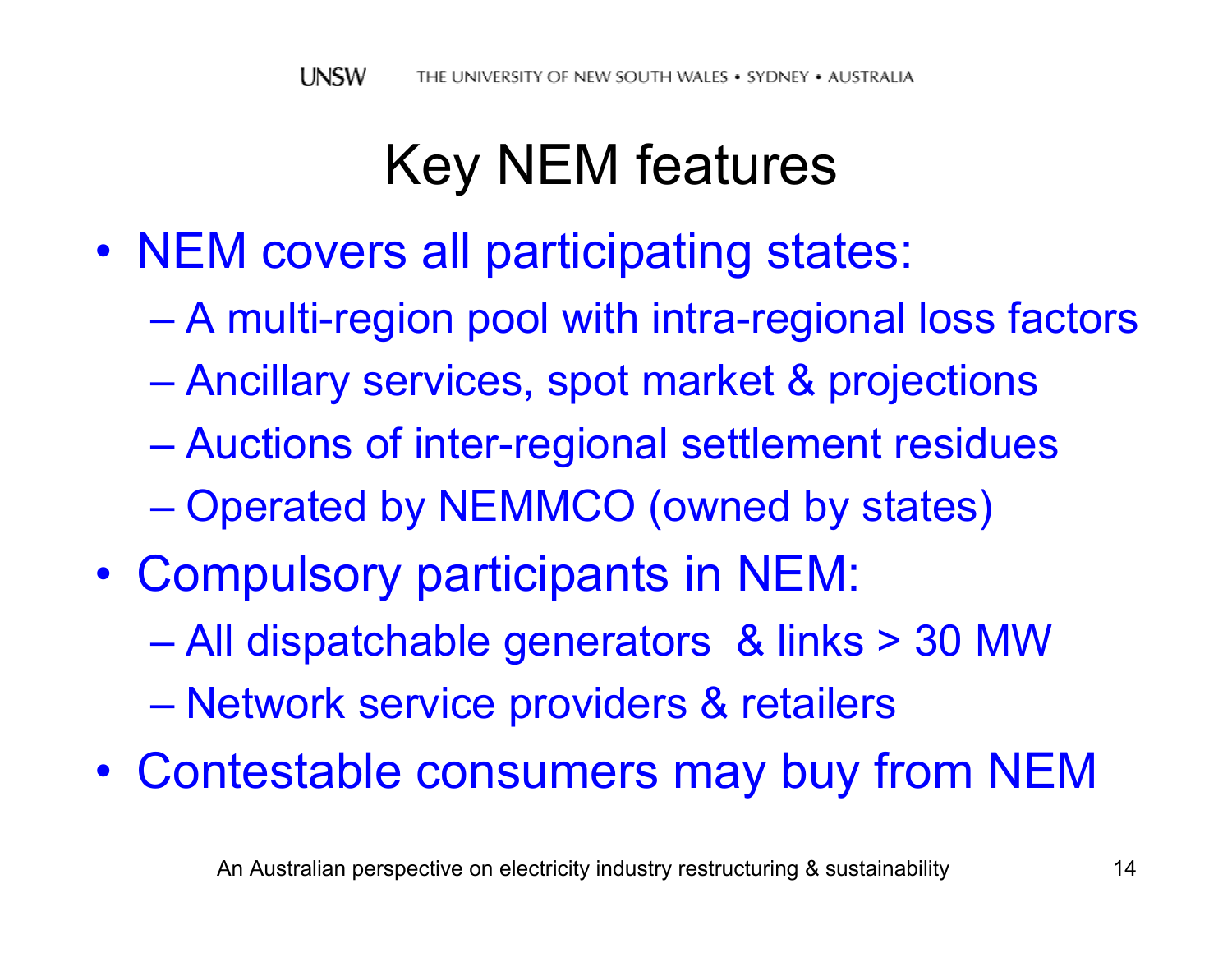### Example: industry structure in NEM States

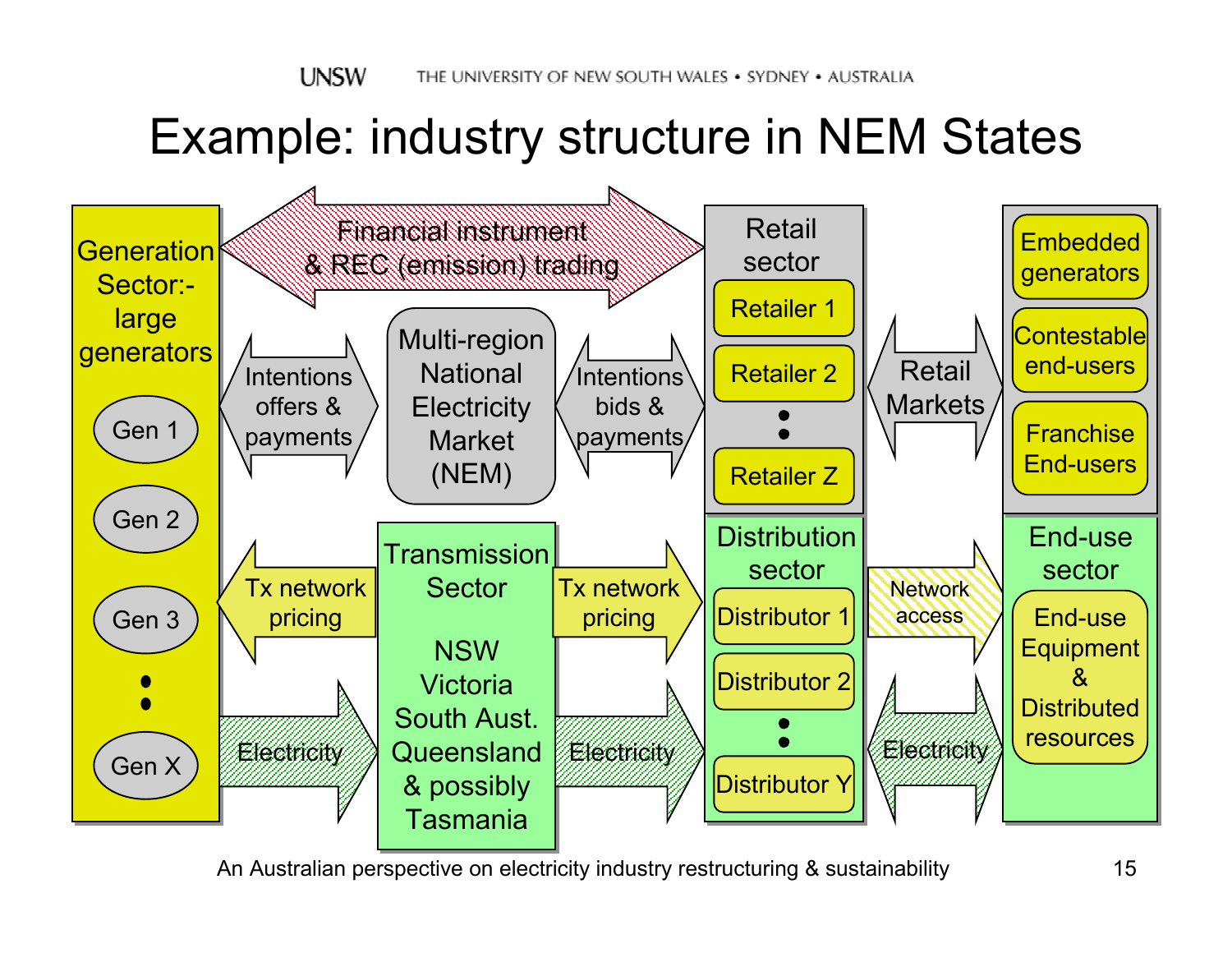### Financial risk management in the NEM (Bach Consulting & SIRCA, Report for NEMMCO, June 2002)

![](_page_15_Figure_2.jpeg)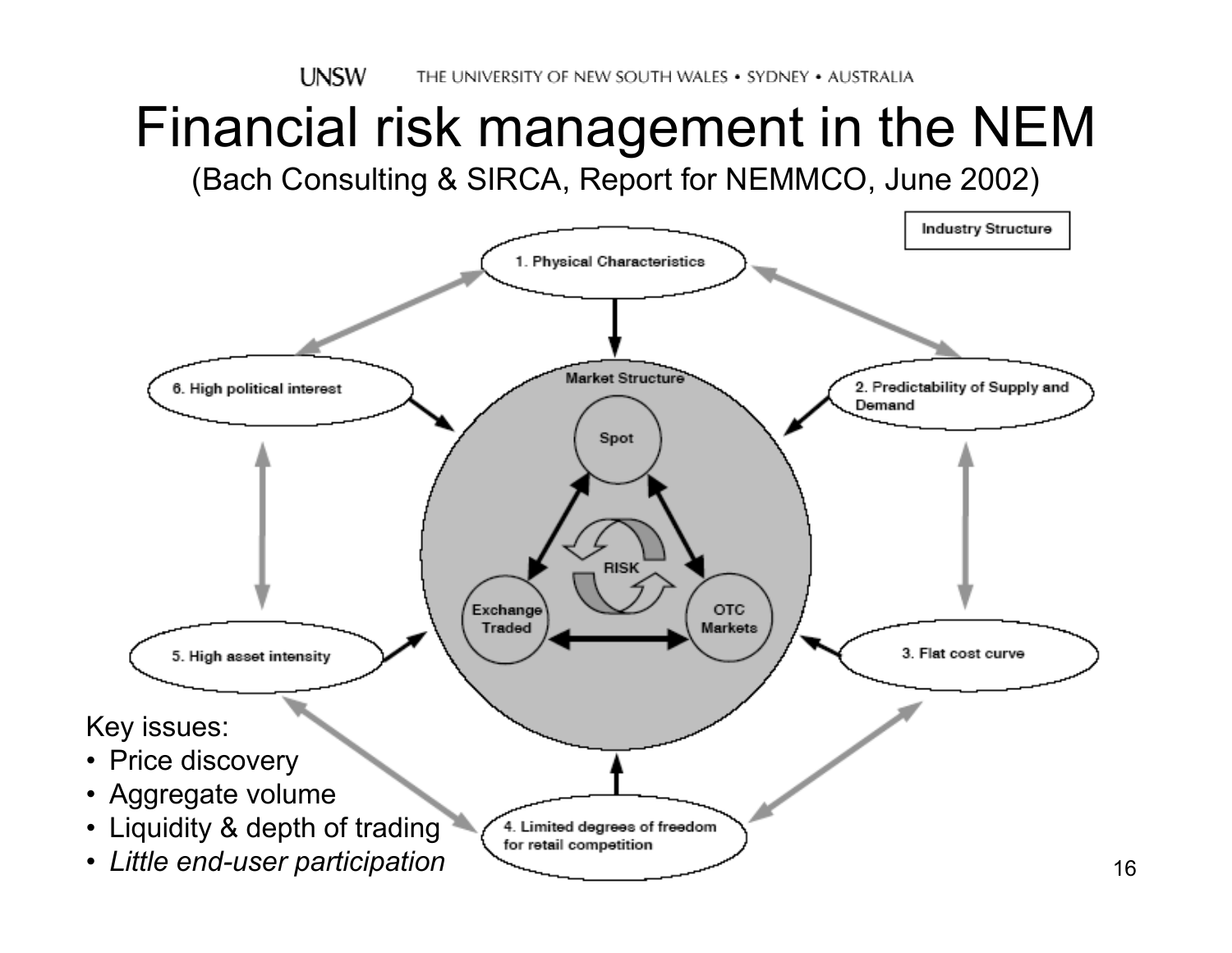### NEM: overall market shares by annual energy & spot market revenue (NECA, Performance of the NEM, June 02)

![](_page_16_Figure_2.jpeg)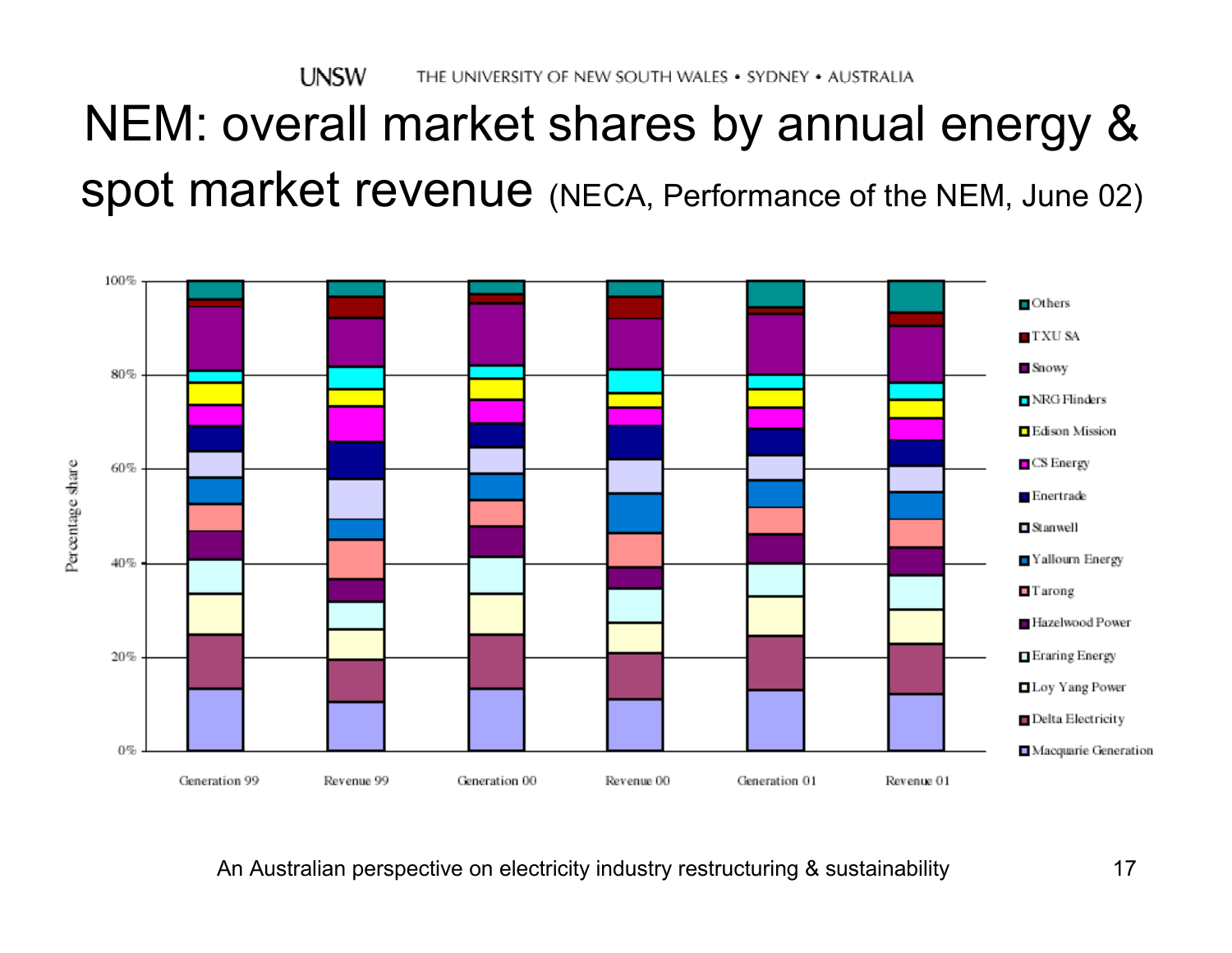#### Forecast surplus reserves for NEM Jurisdictions (Medium growth + extreme (10% POE) weather, NEMMCO SOO, July 03)

![](_page_17_Figure_2.jpeg)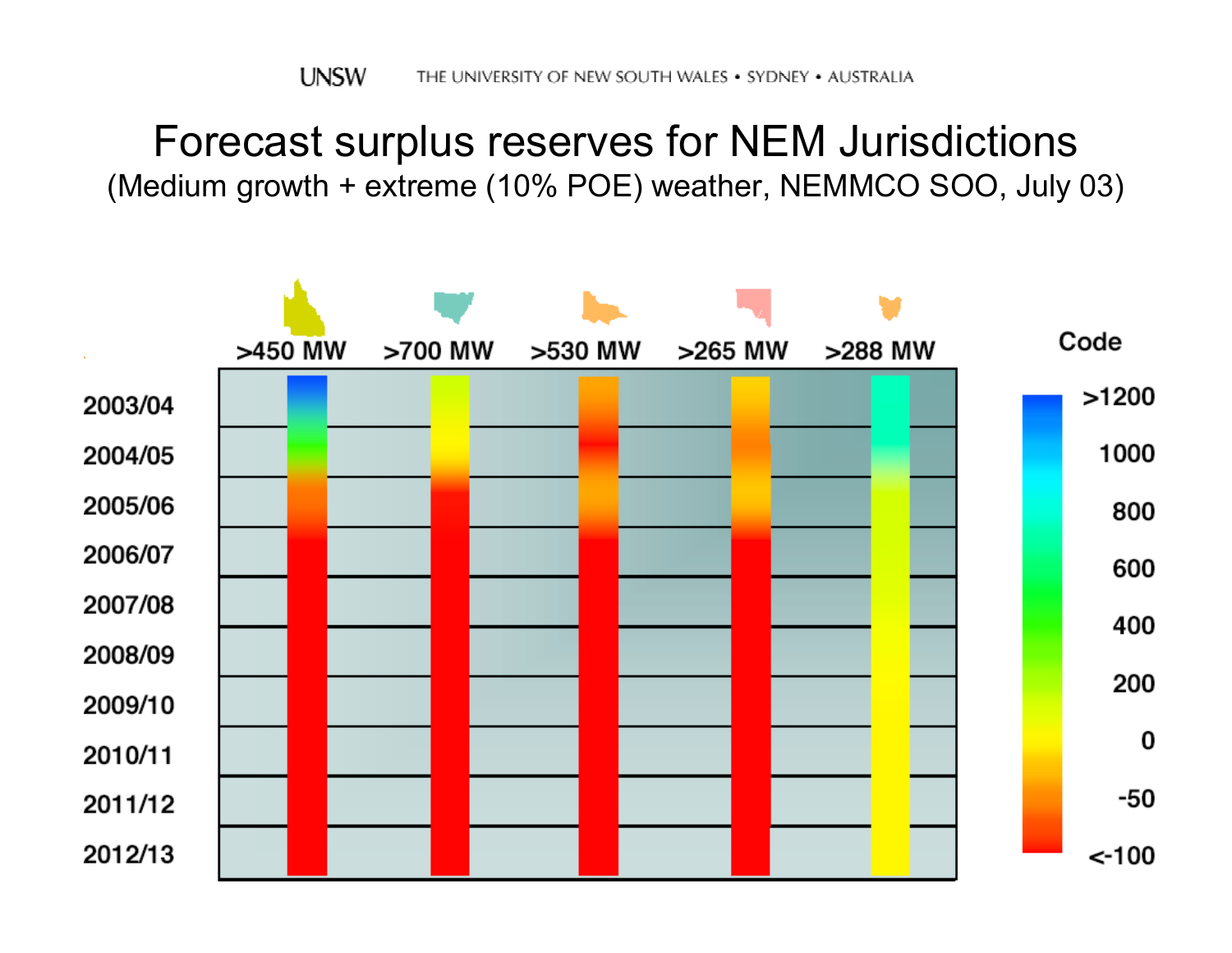### Smoothed NEM Regional Ref Prices (RRPs) since market inception (NECA, 04Q1 Stats, 2004)

![](_page_18_Figure_2.jpeg)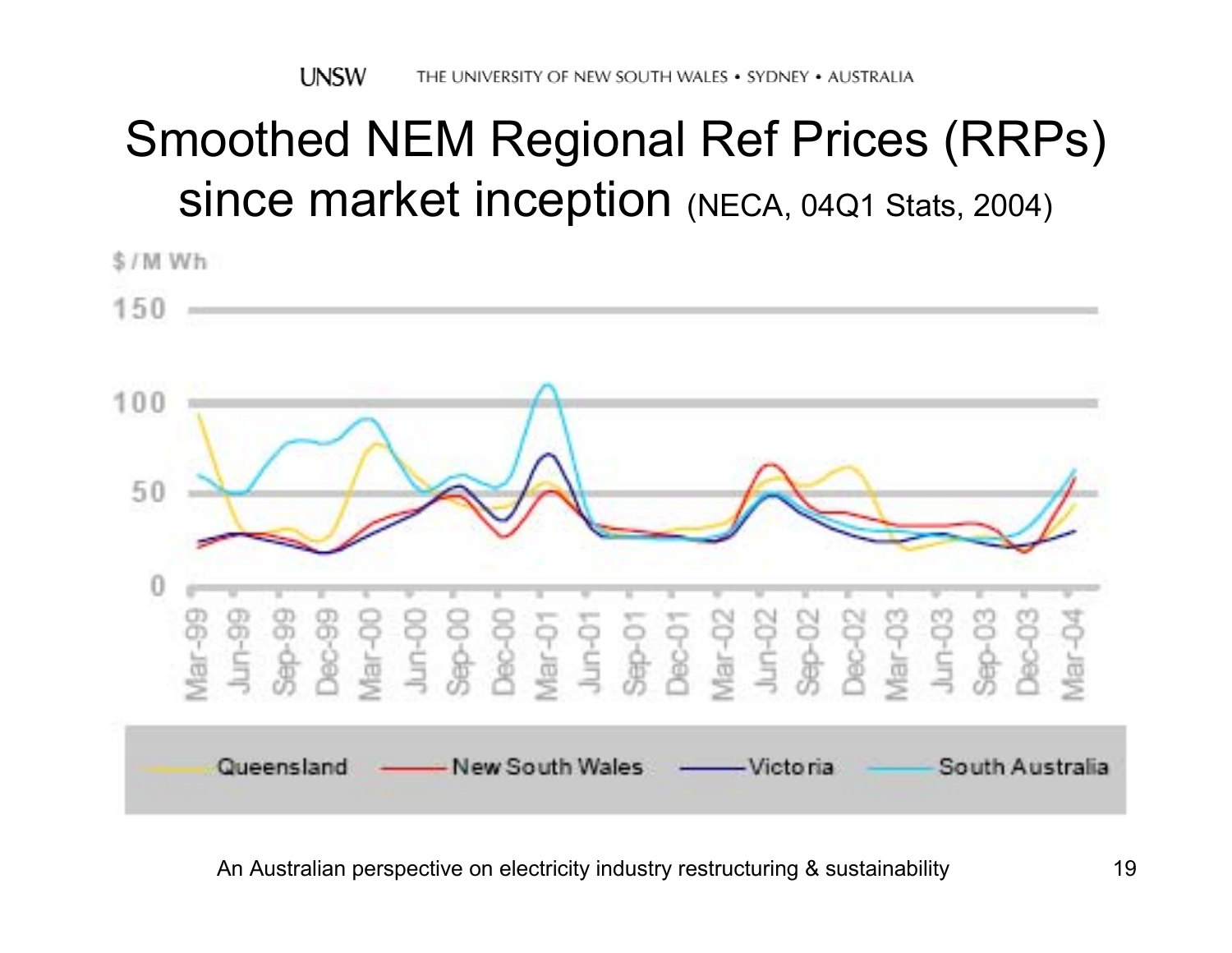**UNSW** THE UNIVERSITY OF NEW SOUTH WALES . SYDNEY . AUSTRALIA

### Spot price duration curve, NSW region Jan-March 2003 & 2004 (NECA, 04Q1 Stats, 2004)

![](_page_19_Figure_2.jpeg)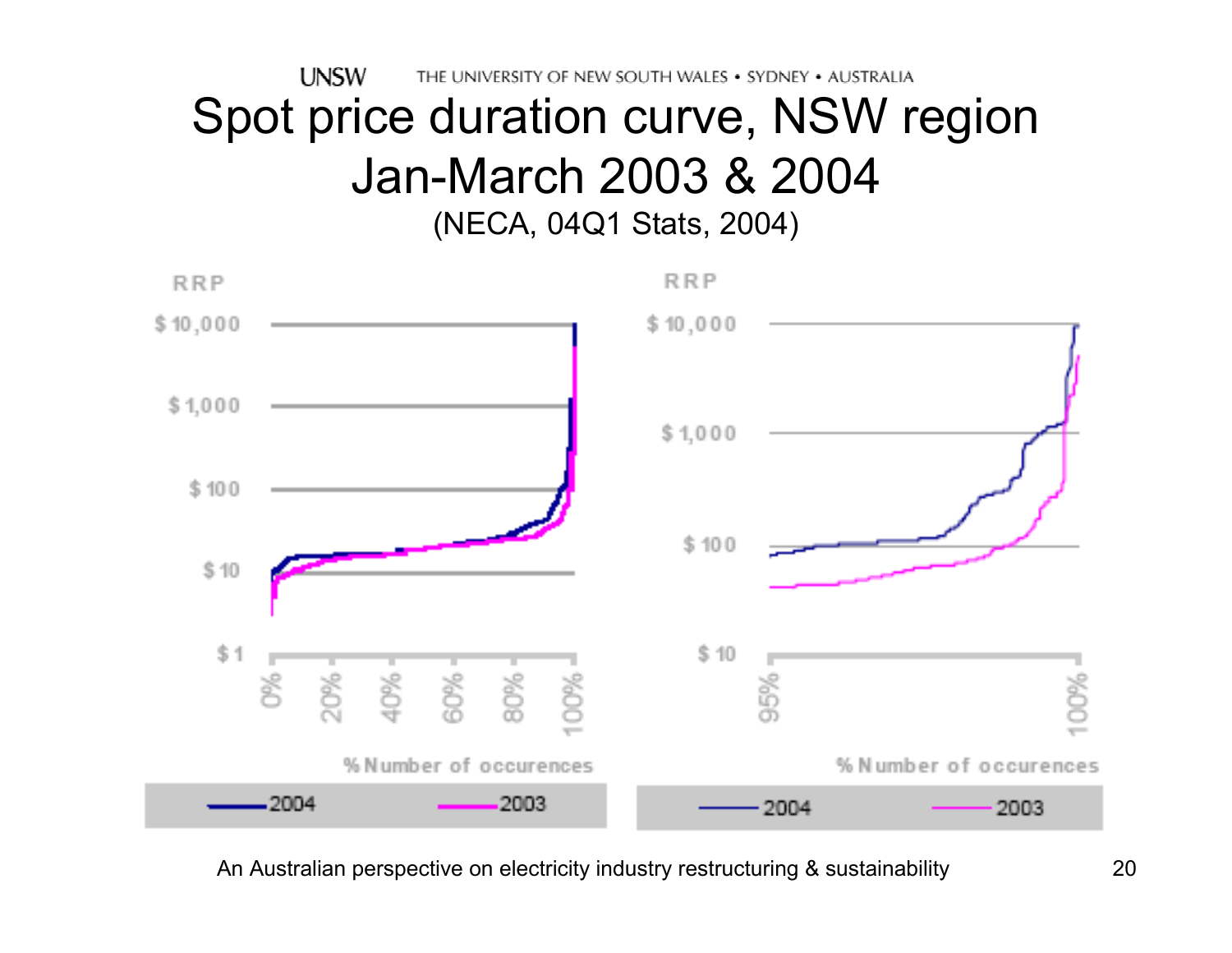### Annual average RRP flat contract prices (NECA, 04Q1 Stats, 2004)

![](_page_20_Figure_2.jpeg)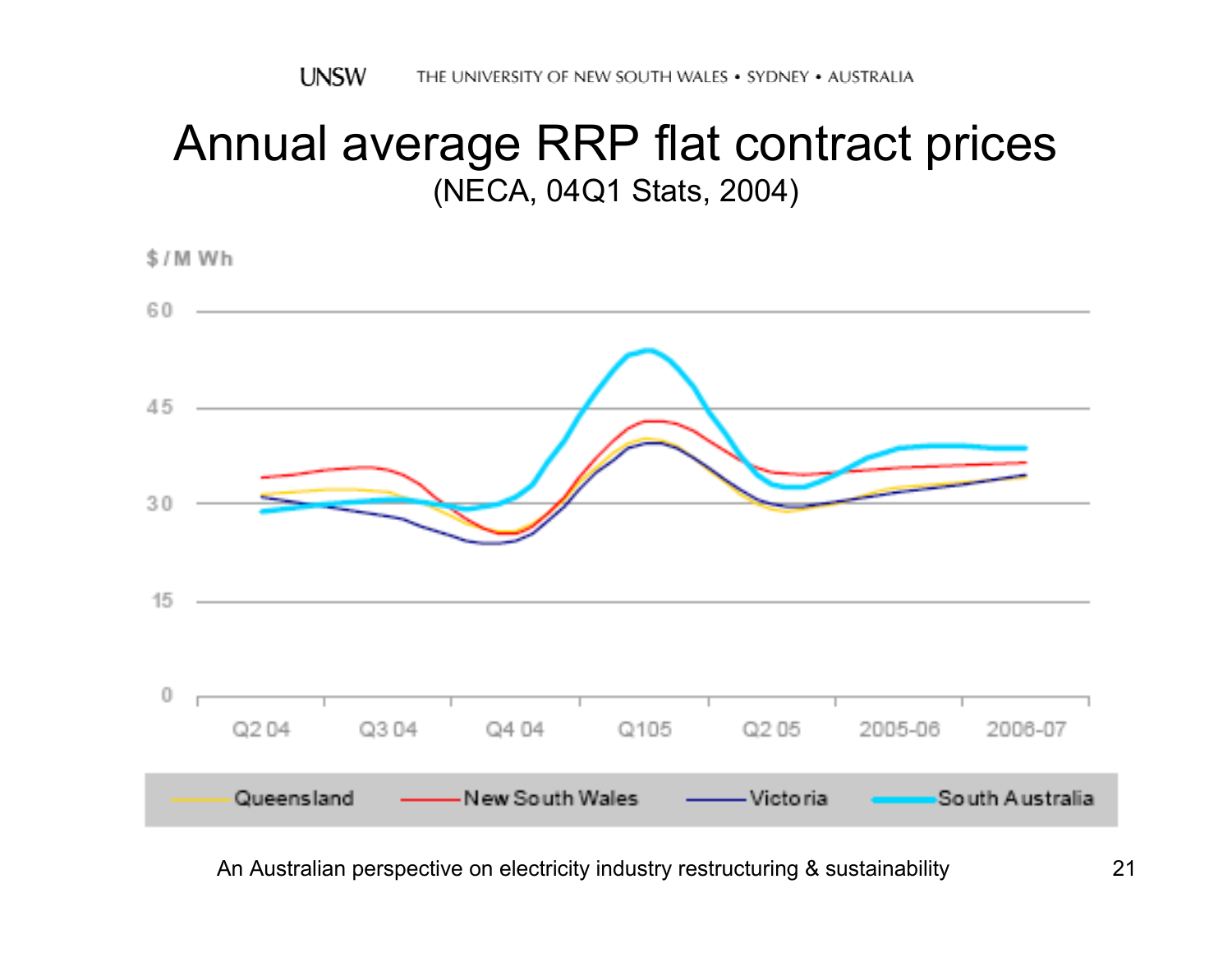## Australia: COAG restructuring process

- 1990-2:
	- COAG agreed to consider reform (1990)
	- Industry Commission report (1991):
		- Poor investment decisions:- excess capacity
		- Cross subsidies in electricity pricing; excess staffing
		- Recommended a competitive 'national grid'
	- National Grid Management Council formed:
		- Implement COAG policy on electricity restructuring
	- $\mathcal{L}_{\mathcal{A}}$  , and the set of the set of the set of the set of the set of the set of the set of the set of the set of the set of the set of the set of the set of the set of the set of the set of the set of the set of th – National Grid Protocol, First Issue (Dec 1992)
- 1993
	- NGMC 'Paper trial' trading experiments:
		- Interconnected regional pools:
			- Including network losses & interconnector constraints
		- Assessed centralised commitment, capacity contracts, CFDs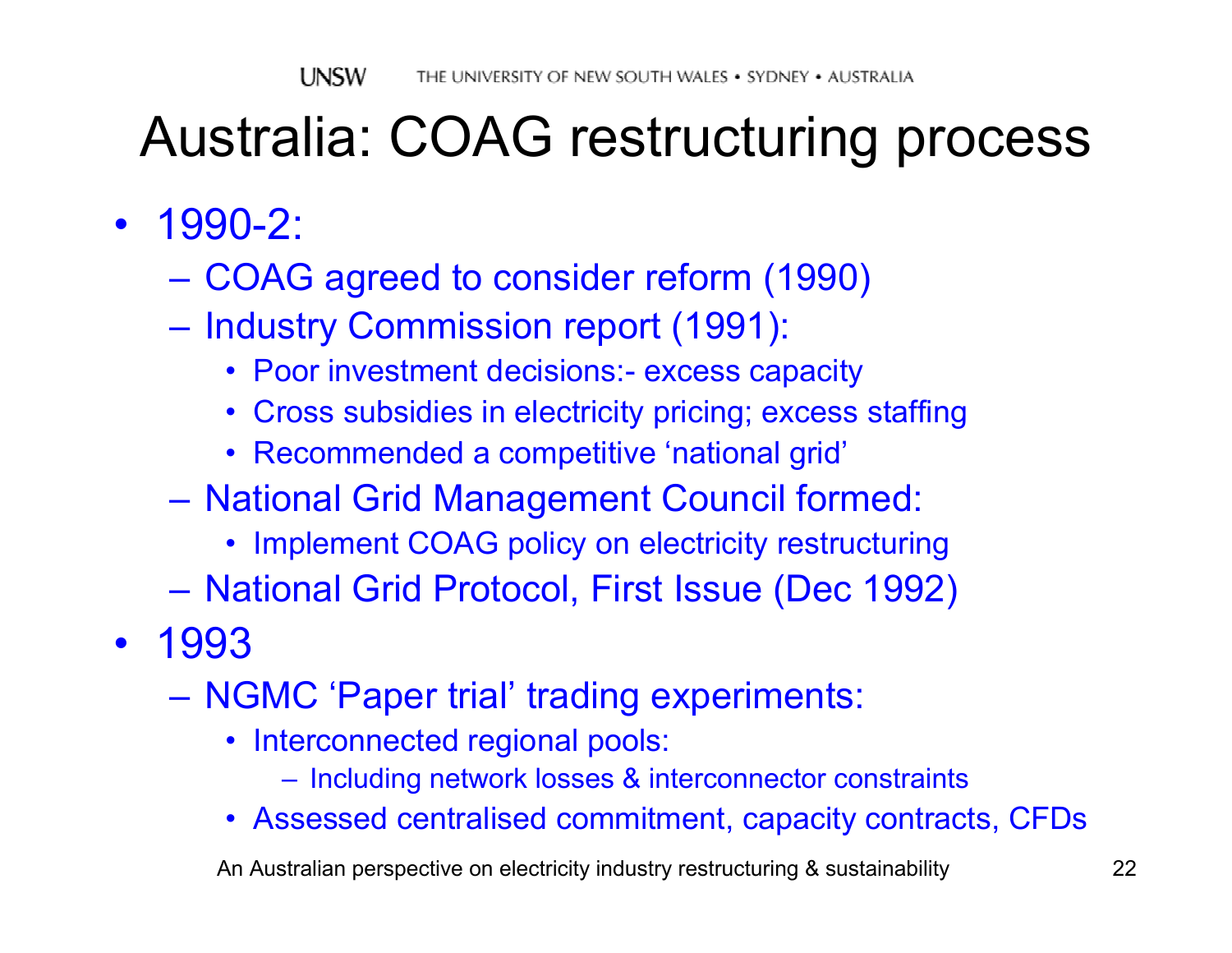### Australia: COAG restructuring process

- 1994-98:
	- $\mathcal{L}_{\mathcal{A}}$  , and the set of the set of the set of the set of the set of the set of the set of the set of the set of the set of the set of the set of the set of the set of the set of the set of the set of the set of th Competition policy & amendments to TPA
	- Development of National Electricity Code
	- $\mathcal{L}_{\mathcal{A}}$  , and the set of the set of the set of the set of the set of the set of the set of the set of the set of the set of the set of the set of the set of the set of the set of the set of the set of the set of th – Separate NSW & Victorian electricity markets
	- $\mathcal{L}_{\mathcal{A}}$  , and the set of the set of the set of the set of the set of the set of the set of the set of the set of the set of the set of the set of the set of the set of the set of the set of the set of the set of th NEM trading experiments & trader education
	- NEM1 commenced May 1997 (joint NSW & Vic)
	- Queensland market commenced Nov 97
	- NEM commenced 13 December 1998
- 2002:
	- $\mathcal{L}_{\mathcal{A}}$  , and the set of the set of the set of the set of the set of the set of the set of the set of the set of the set of the set of the set of the set of the set of the set of the set of the set of the set of th COAG energy market review recommends further enhancements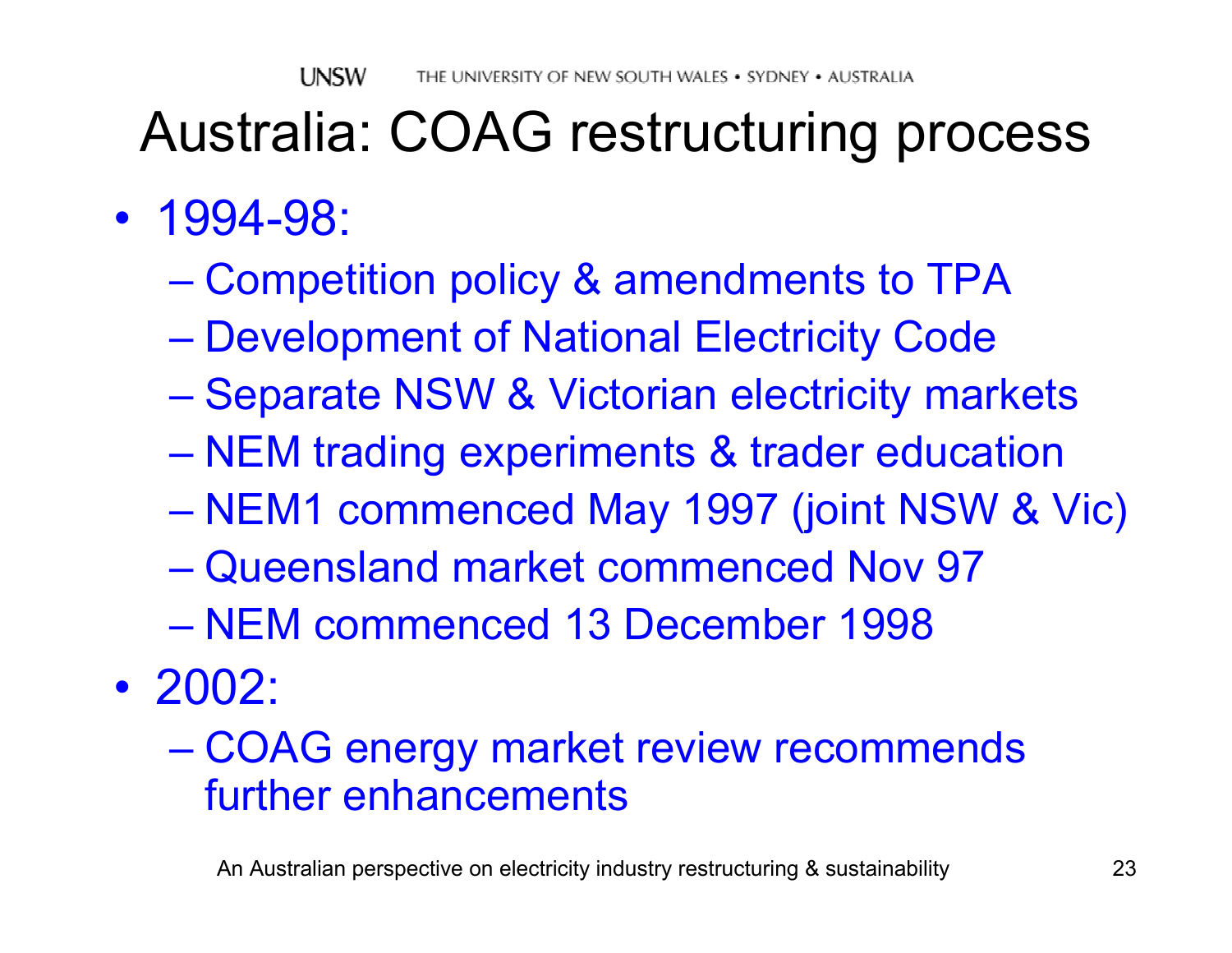## Key features of '95 NEM simulation model

- $\bullet$  Implemented key features of the NEM rules:
	- NEM bid and offer structure & network loss functions
	- Multi-region spot market with embedded network model
	- 1 & 2 day ahead STFMs with embedded network model
	- Short term PASA with broadcast warnings of constraints
- Provided a sufficiently realistic trading environment:
	- Key participant characteristics
	- Uncertainty in availability, weather
	- Reporting on trading activity & simple decision support
- Operated faster than real time:
	- 2 weeks of trading per day with 3 hour spot market period
- An Australian perspective on electricity industry restructuring & sustainability 24 •Used for education as well as formal experiments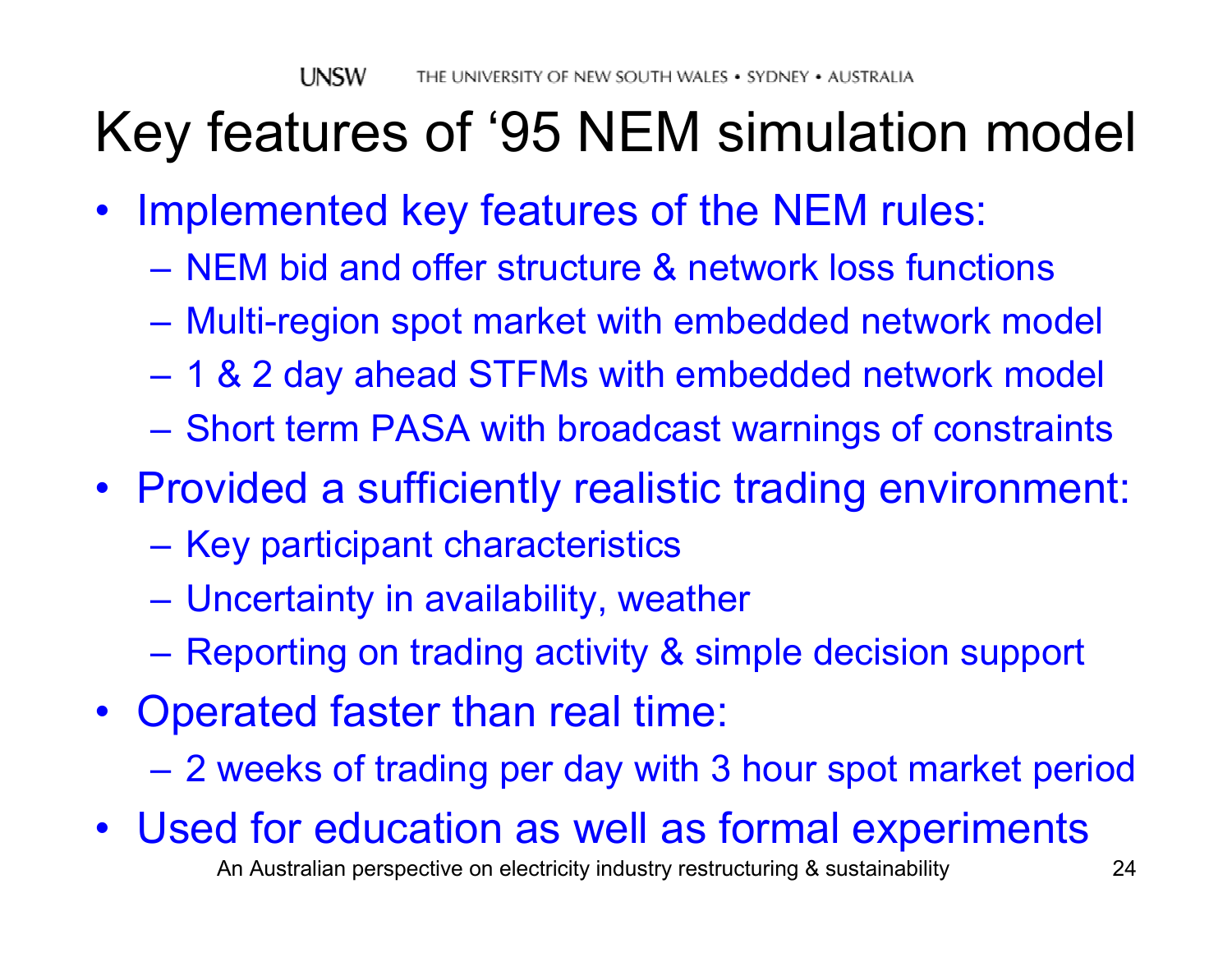### Technology types in '95 NEM simulation model

- Thermal plant (subject to outages):
	- Fast start generators (instantaneous start)
	- Slow start generators:- all other thermal plant
		- Max & min load; hot, warm & cold start-up times
		- Start-up costs; fixed & variable operating costs
		- Mean time to fail, mean time to repair, cost of repair
- Hydro generator:
	- Headpond capacity & initial level, inflow rate, pumping
- Demand side participants (uncertain temperature):
	- Retail tariff load (daily & weekly patterns, temp. coef't)
	- Demand management (pseudo-generator with op. cost)
- Reserve participant (small thermal plant)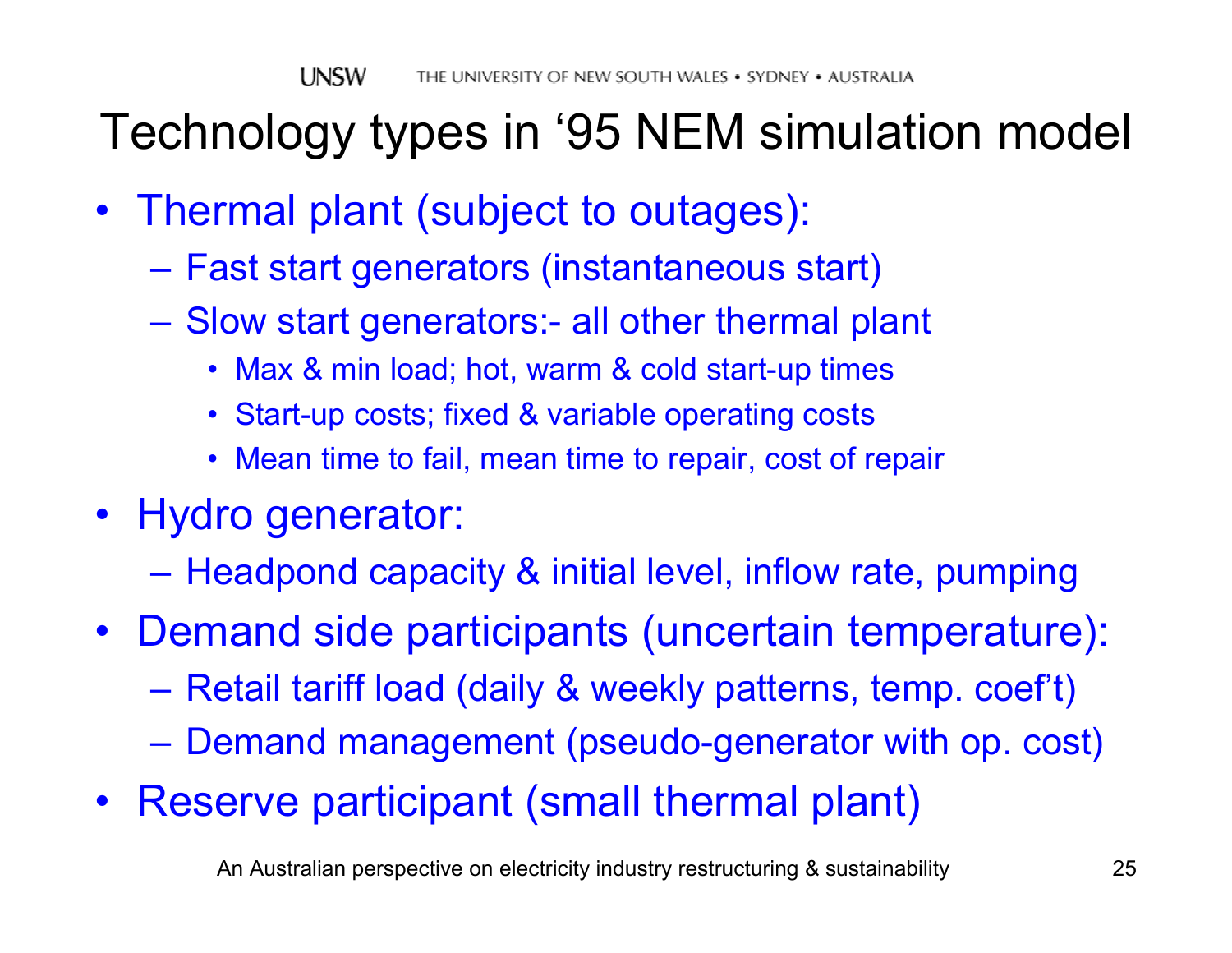#### Key data items: 5 regions, 8 generators, 7 consumers

| $\mathbf{A}$  | <b>Therm A1, LF 0.97</b><br>$8x350$ SS $(10-20)$<br>$2x50$ FS $(30, 150)$ | <b>Therm A2, LF 0.98</b><br>$10x350$ SS $(10-20)$<br>$1x50$ FS $(30)$  | <b>DemDM A1, LF 1.0</b><br>5000 MW Pk<br>400 DM (25-500)                  |                               |
|---------------|---------------------------------------------------------------------------|------------------------------------------------------------------------|---------------------------------------------------------------------------|-------------------------------|
| B             | <b>Therm B1, LF 0.96</b><br>$9x500$ SS $(11-20)$<br>3x50 FS (30, 150)     | <b>Therm B2, LF 0.95</b><br>$10x600$ SS $(11-20)$<br>3x50 FS (30, 150) | <b>DemDM B1, LF 1.0 DemDM B2, LF 1.1</b><br>4500 MW Pk<br>500 DM (25-500) | 3600 MW Pk<br>500 DM (25-500) |
| $\mathcal{C}$ | Hydro $C1$ , LF 0.99<br>3500 MW<br>$25$ GWh/d                             |                                                                        | DemDM $C1$ , LF 1.0<br>1400 MW Pk<br>600 DM (30-60)                       |                               |
| D             | <b>Therm D1, LF 0.97</b><br>$8x500$ SS $(5-10)$<br>5x50 FS (30, 150)      | <b>Therm D2, LF 0.98</b><br>$5x500$ SS $(5-10)$<br>5x50 FS (30, 150)   | <b>DemDM D1, LF 1.0 DemDM D2, LF 1.0</b><br>2400 MW Pk<br>250 DM (25-500) | 4000 MW Pk<br>500 DM (25-500) |
| E             | <b>Therm E1, LF 0.97</b><br>$9x200$ SS $(11-20)$<br>4x50 FS (30)          |                                                                        | <b>DemDM E1, LF 1.0</b><br>2000 MW Pk<br>300 DM (25-500)                  |                               |

An Australian perspective on electricity industry restructuring & sustainability 26 Note: $SS =$ slow start;  $FS =$  fast start;  $DM =$  demand management;  $LF =$  loss factor 8x350 SS (10-20) = 8x350 MW SS, with inc. op. costs of 10 to 20 \$/MWh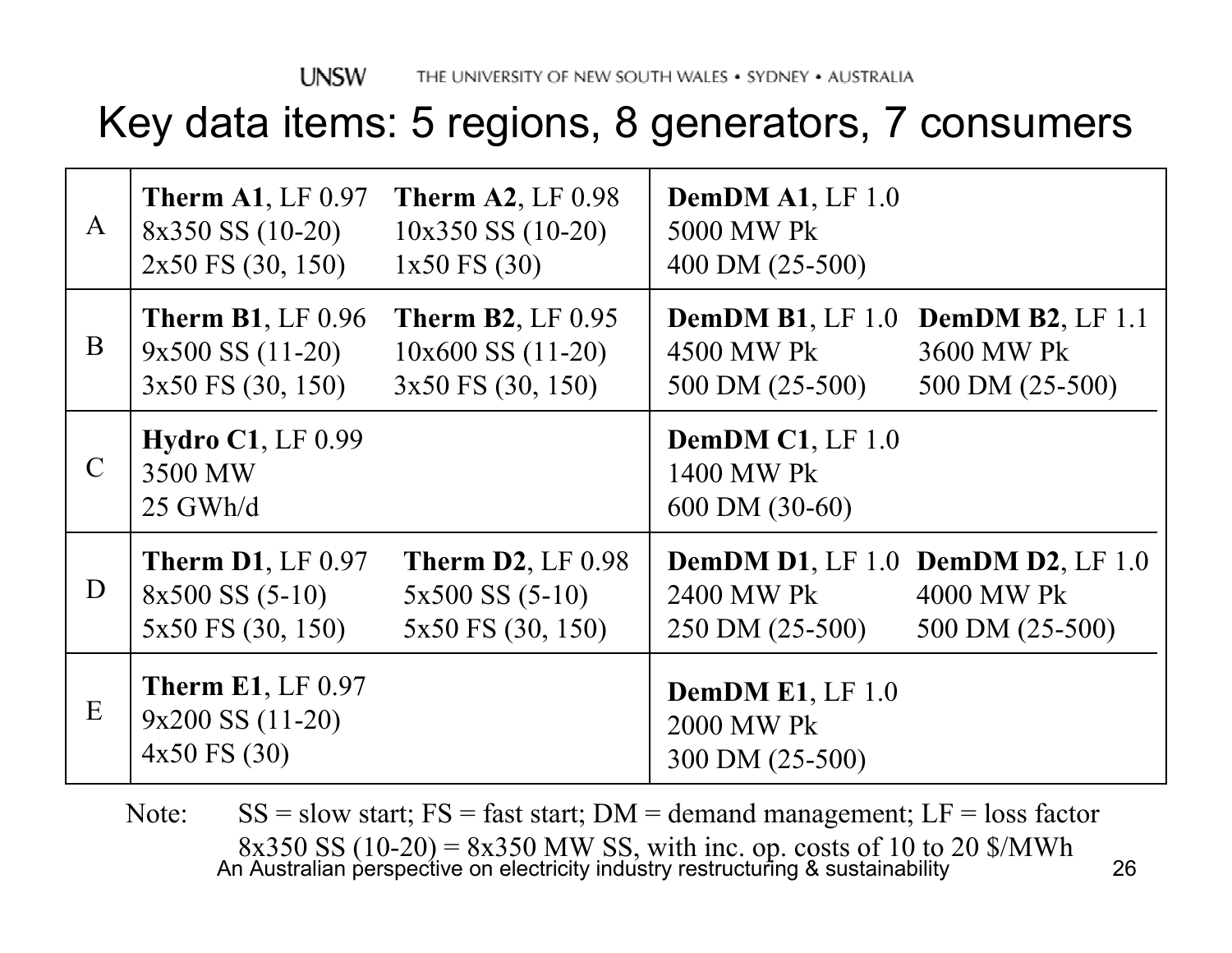#### **UNSW** THE UNIVERSITY OF NEW SOUTH WALES • SYDNEY • AUSTRAUA Simulation results: single region prices (\$/MWh)

![](_page_26_Figure_1.jpeg)

Occasional zero spot prices. After the initialisation phase, the STFM prices provide reasonable predictions of average spot prices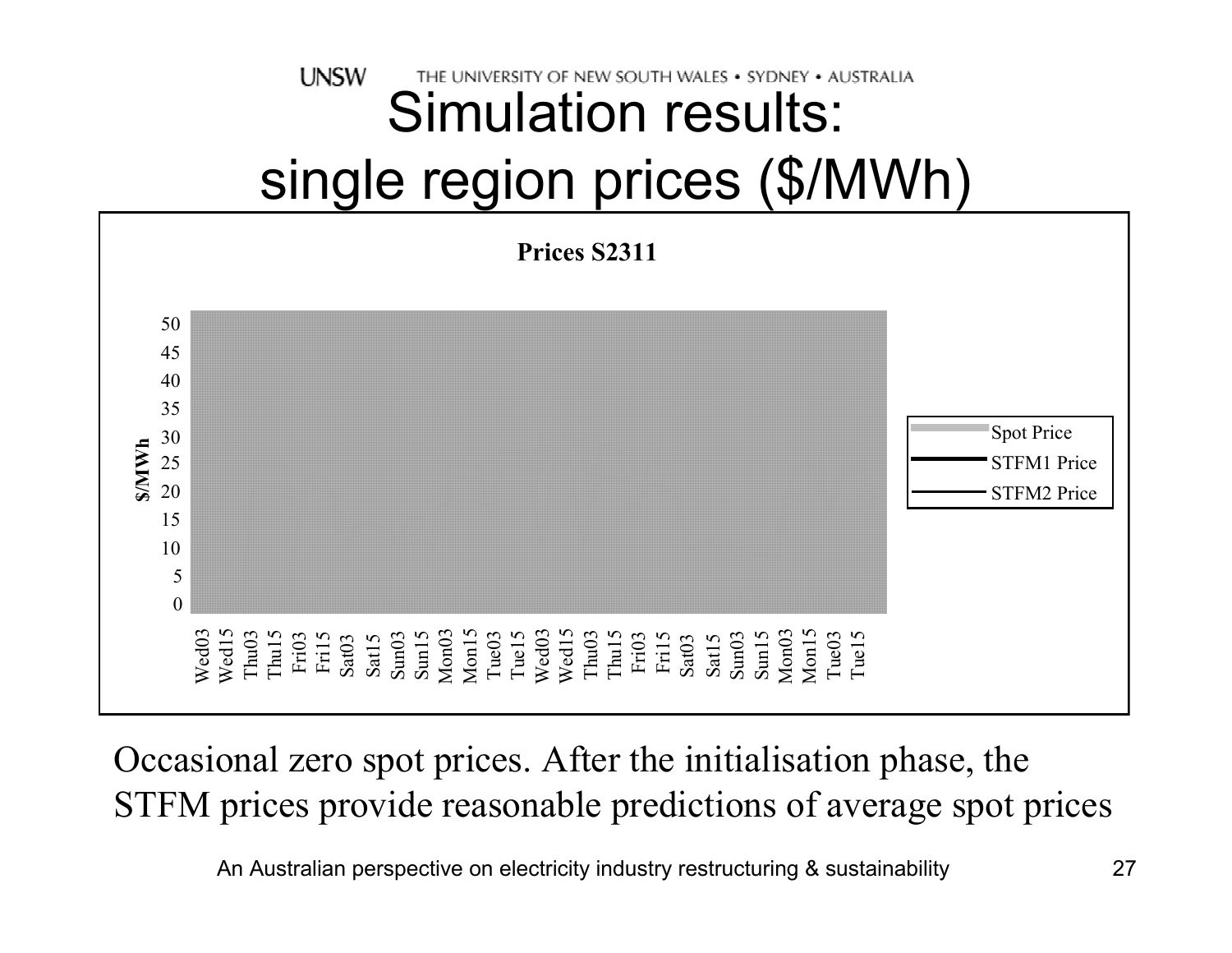### Simulation results: SYDNEY . AUSTRALIA **UNSW** single region quantities

![](_page_27_Figure_1.jpeg)

Contract cover is a compromise between generator interests and demand side interests. Some contract speculation evident on the final Monday. Generators de-committing at weekends but not overnight.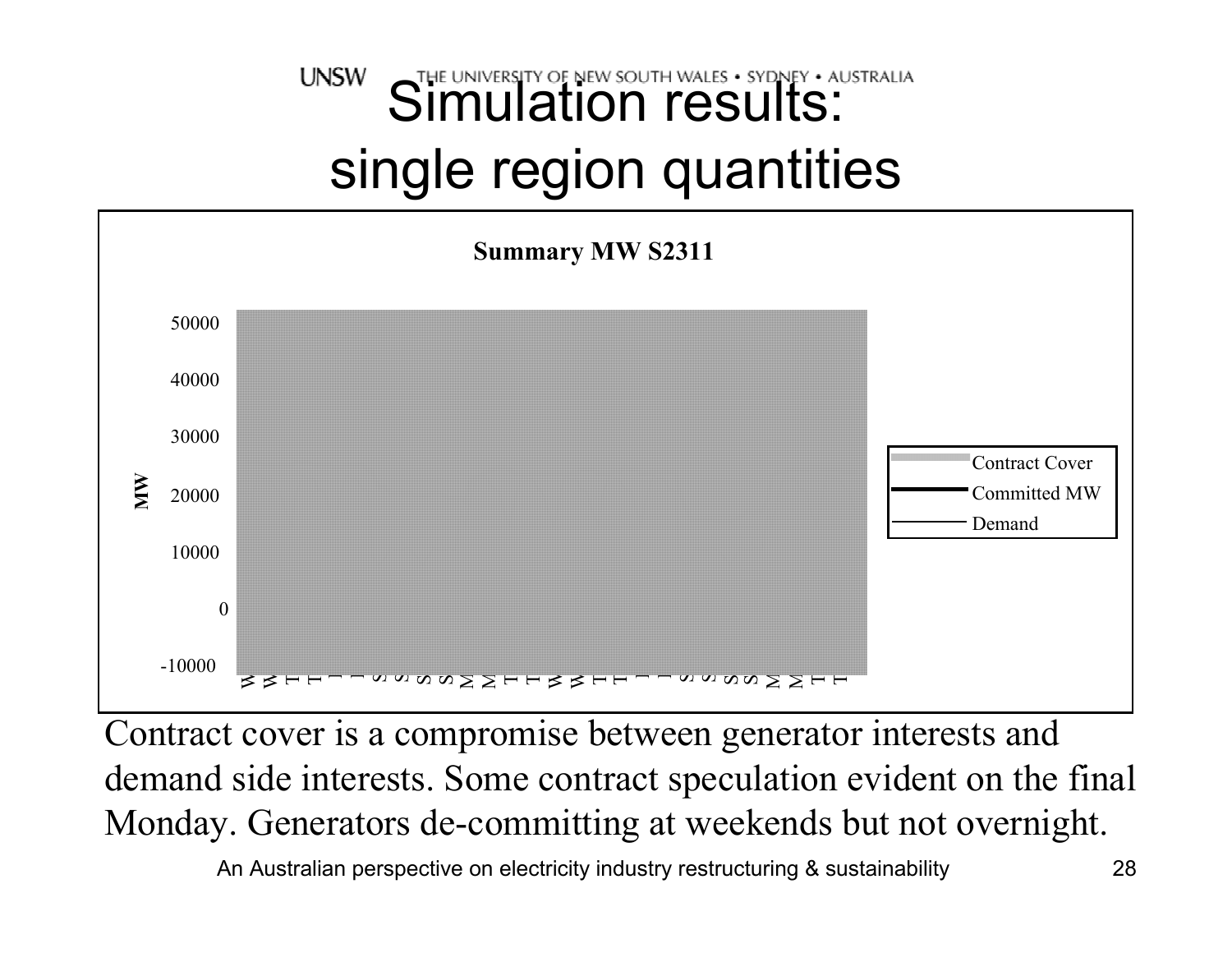## Outcomes from simulation experiments

- A sophisticated simulation package can adequately represent NEM market trading conditions:
	- $\mathcal{L}_{\mathcal{A}}$ Operational focus; two weeks of simulated trading per day
	- $\mathcal{L}_{\mathcal{A}}$ – Suitable for exploring operation of market rules & for training
- Experiments demonstrate that generators can exercise market power if insufficient competition:
	- $\mathcal{L}_{\mathcal{A}}$  , and the set of the set of the set of the set of the set of the set of the set of the set of the set of the set of the set of the set of the set of the set of the set of the set of the set of the set of th Only under outage conditions for single region experiments:
		- Largest generation participant then had 'must run' plant
	- Most of the time in each region for five region experiments:
		- Single or larger generation participant in each region had 'must run' plant because of tie-line flow constraints
	- Forward contract cover can protect a buyer from the effects of spot market power unless hedge contract prices also high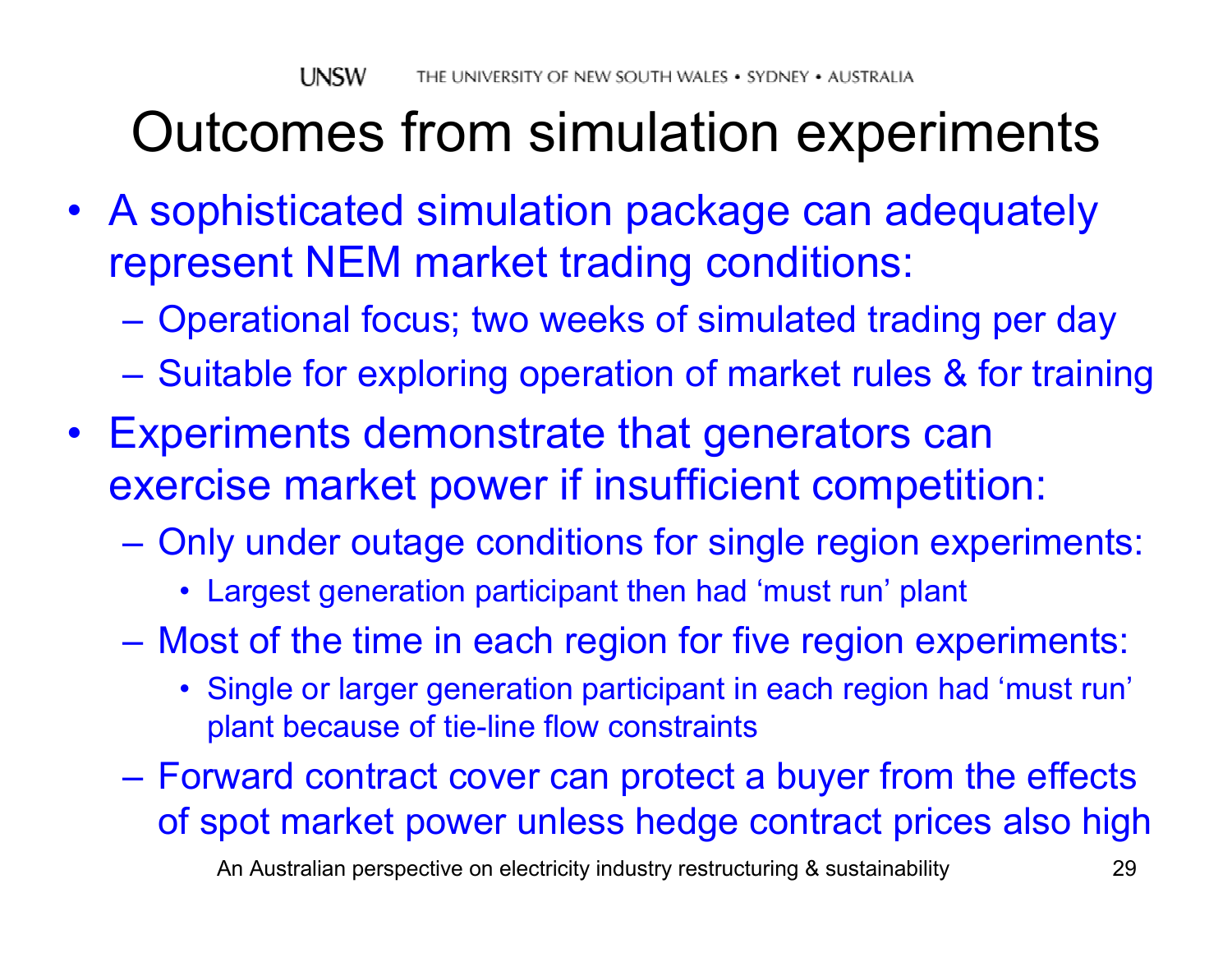**UNSW** THE UNIVERSITY OF NEW SOUTH WALES • SYDNEY • AUSTRALIA

### COAG Response to 2002 Energy Market Review (MCE Communique, 1/8/03)

- Recommended the establishment of:
	- A single energy market governance body
	- A new national legislative framework
	- Two new statutory commissions from 1/7/04: (electricity (& later gas) wholesale market & transmission)
		- Australian Energy Market Commission (AEMC):
			- Rule making & market development, replacing NECA
		- Australian Energy Regulator (AER)
			- Wholesale market & transmission regulation & possibly distribution & retail; partly taking over ACCC role
- Undertake comprehensive transmission review & consider national planning function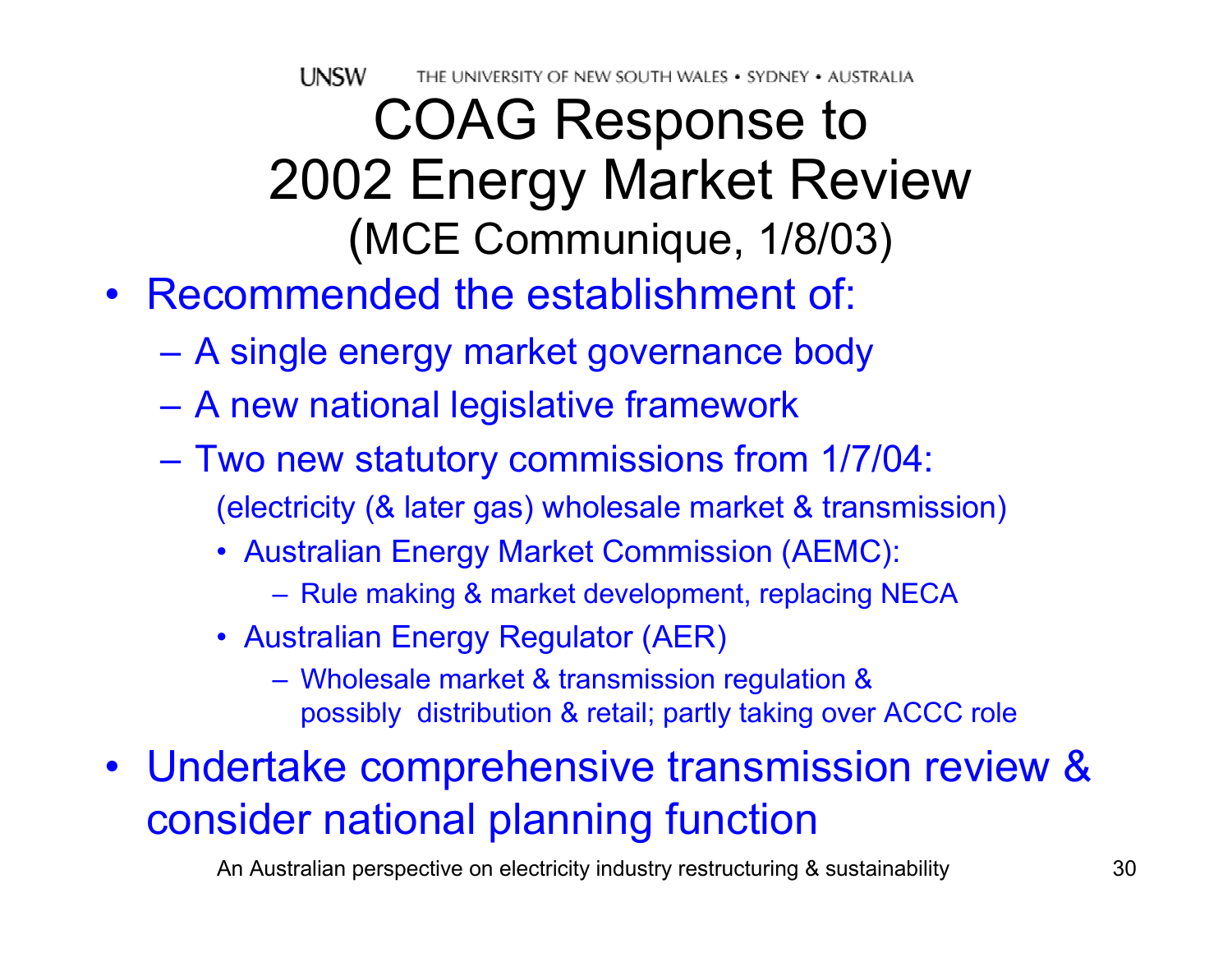**UNSW** THE UNIVERSITY OF NEW SOUTH WALES . SYDNEY . AUSTRALIA

### Energy market governance & institutions (Allens Arthur Robinson, December 2003)

![](_page_30_Figure_2.jpeg)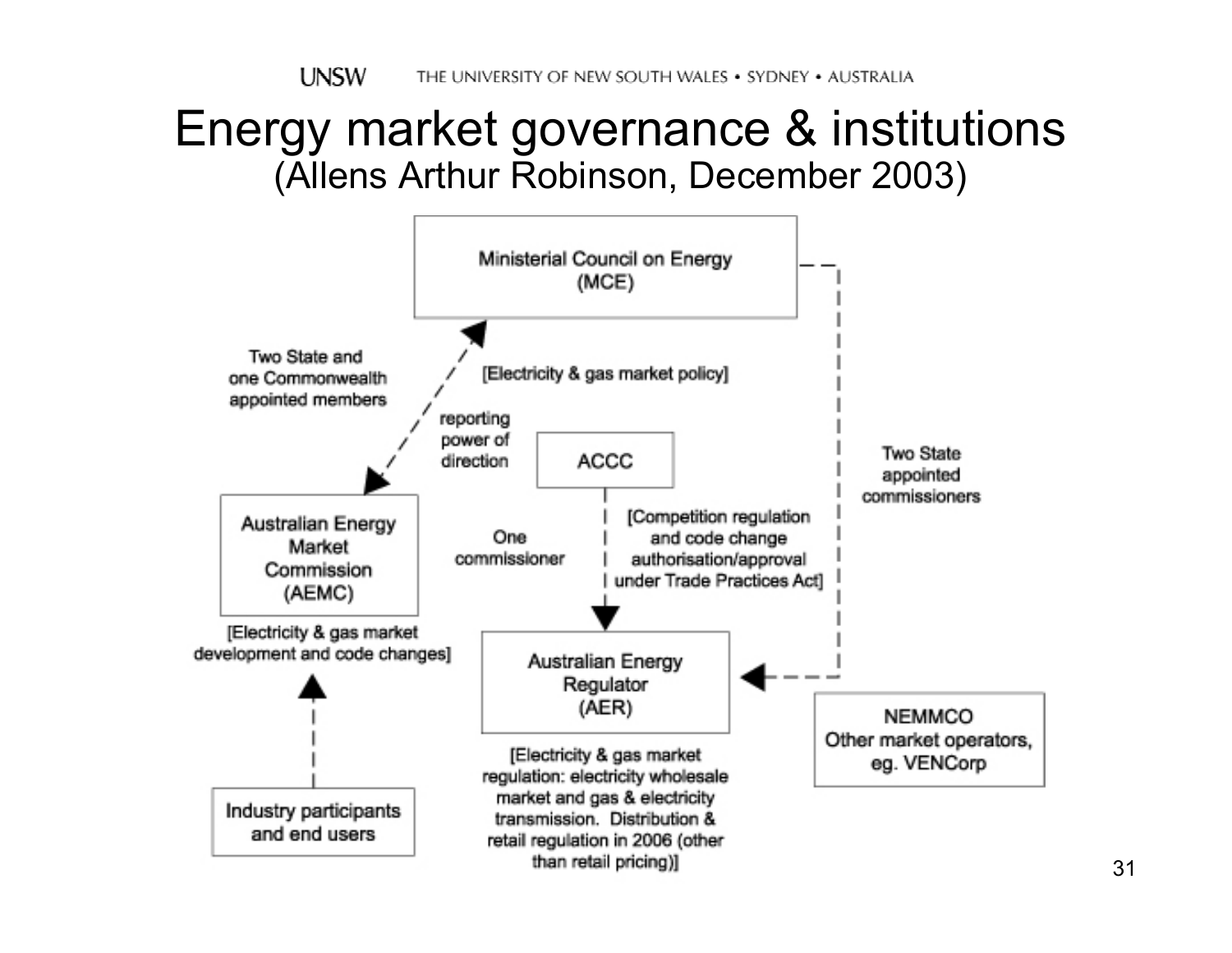**UNSW** THE UNIVERSITY OF N Electricity transmission: ANTS

- $\bullet$  An integrated overview:
	- Future constraints on major transmission paths
	- Information on augmentation options
	- Incorporated into SOO & complimentary to projection of supply-demand balance

(www.mce.gov.au)

**Proposed Major National Transmission Flow** Paths

| Node       | Description                                               | Summer peak<br>load (MW)* | Generation capacity<br>(MW) |
|------------|-----------------------------------------------------------|---------------------------|-----------------------------|
| NQ         | Areas north of Broadsound                                 | 1250                      | 800                         |
| ca         | Central Queensland                                        | 1900                      | 4150                        |
| SWQ        | Tarong area                                               | 200                       | 2150                        |
| SEQ        | Brisbane                                                  | 4350                      | 1450                        |
| <b>NNS</b> | NSW north of Liddell                                      | 800                       | 150                         |
| NCEN       | Sydney, Hunter Valley,<br>Central Coast, West             | 10000                     | 11650                       |
| CAN        | Canberra/Yass                                             | 800                       | 300                         |
| SNY        | Snowy, Wagga, Northeast<br>Victoria                       | 800                       | 3900                        |
| MEL        | Melbourne, Geelong                                        | 5750                      | 800                         |
| LV         | Latrobe Valley                                            | 900                       | 7000                        |
| <b>POR</b> | Portland                                                  | 650                       | $\overline{\phantom{a}}$    |
| SESA       | South East SA                                             | 100                       | 150                         |
| <b>RIV</b> | SE NSW, SA Riverland,<br>NW Vic                           | 500                       | 50                          |
| <b>ADE</b> | Adelaide                                                  | 2100                      | 2250                        |
| <b>NSA</b> | Northern SA                                               | 200                       | 1100                        |
| TAS        | Tasmania                                                  | 1500                      | 2500                        |
|            | * Approximate loads under regional summer peak conditions | <b>NSA</b>                |                             |
|            |                                                           | <b>ADE</b><br>SESA        | RN<br>MEL.                  |
|            |                                                           |                           | <b>POR</b>                  |

An Australian perspective on electricity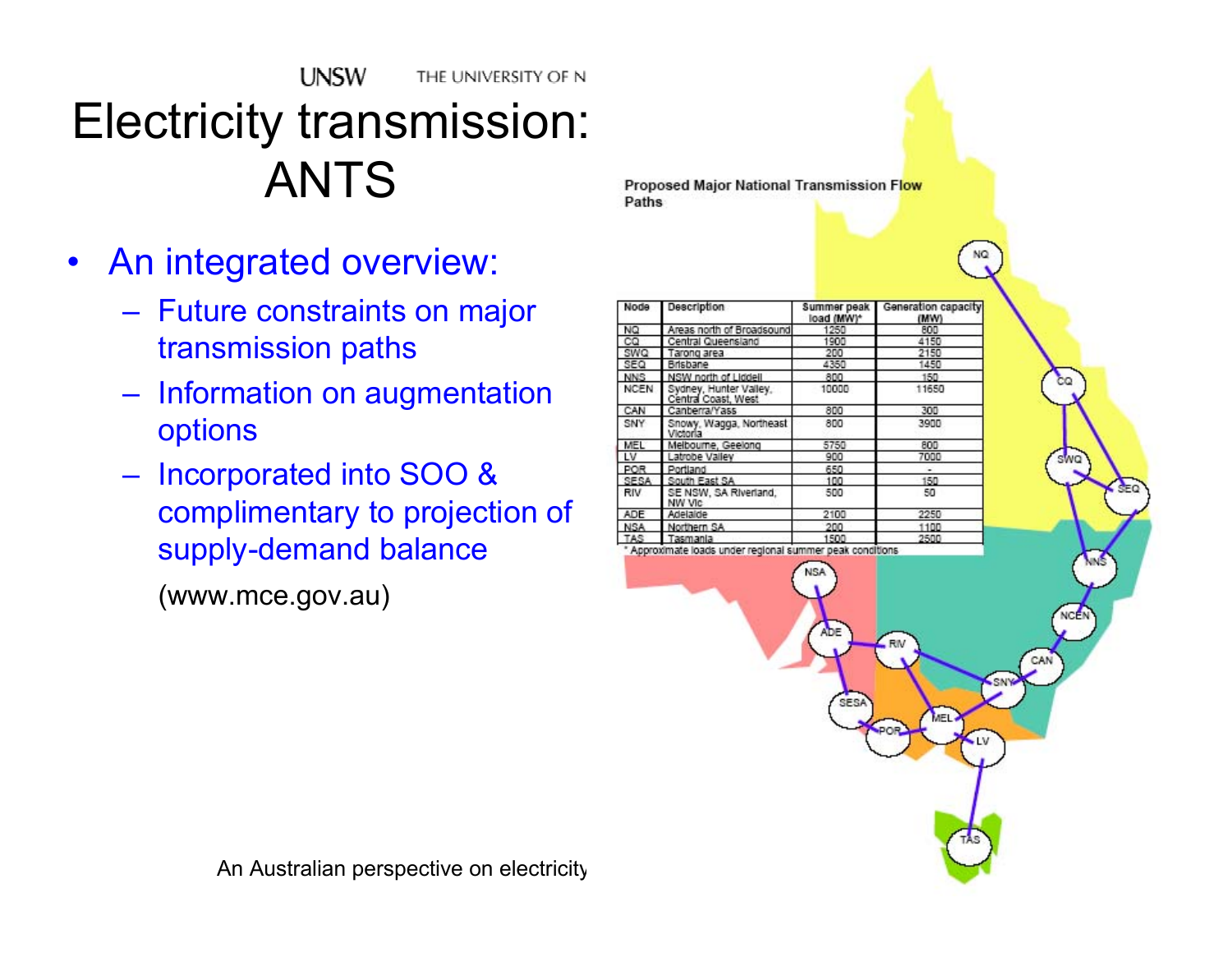### Electricity transmission - boundary review:

"A new process to be developed for assessing wholesale market regional boundaries, while maintaining jurisdictional boundaries for retail customer pricing"

- $\bullet$  Challenge in meeting this objective:
	- Must manage power system security as well as provide commercial signals with risk management instruments
	- Security constraints easier to apply between rather than within market regions
	- Location risk is commercialised across boundaries between regions
	- Different wholesale & retail market boundaries would make it difficult to manage risk commercially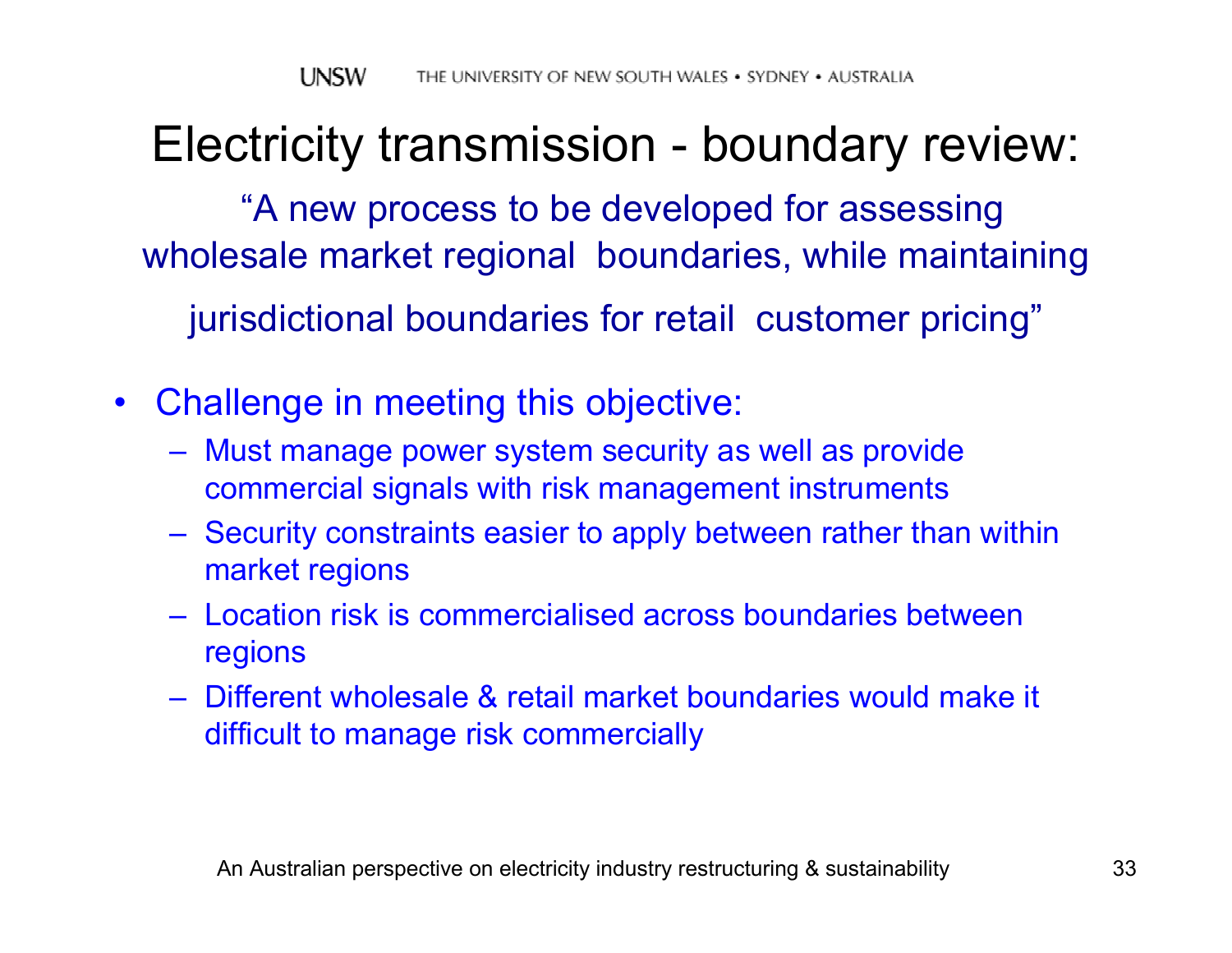**UNSW** THE UNIVERSITY OF NEW SOUTH WALES . SYDNEY . AUSTRALIA Australian wind resource

(Simple estimates of background wind – AGO)

![](_page_33_Picture_2.jpeg)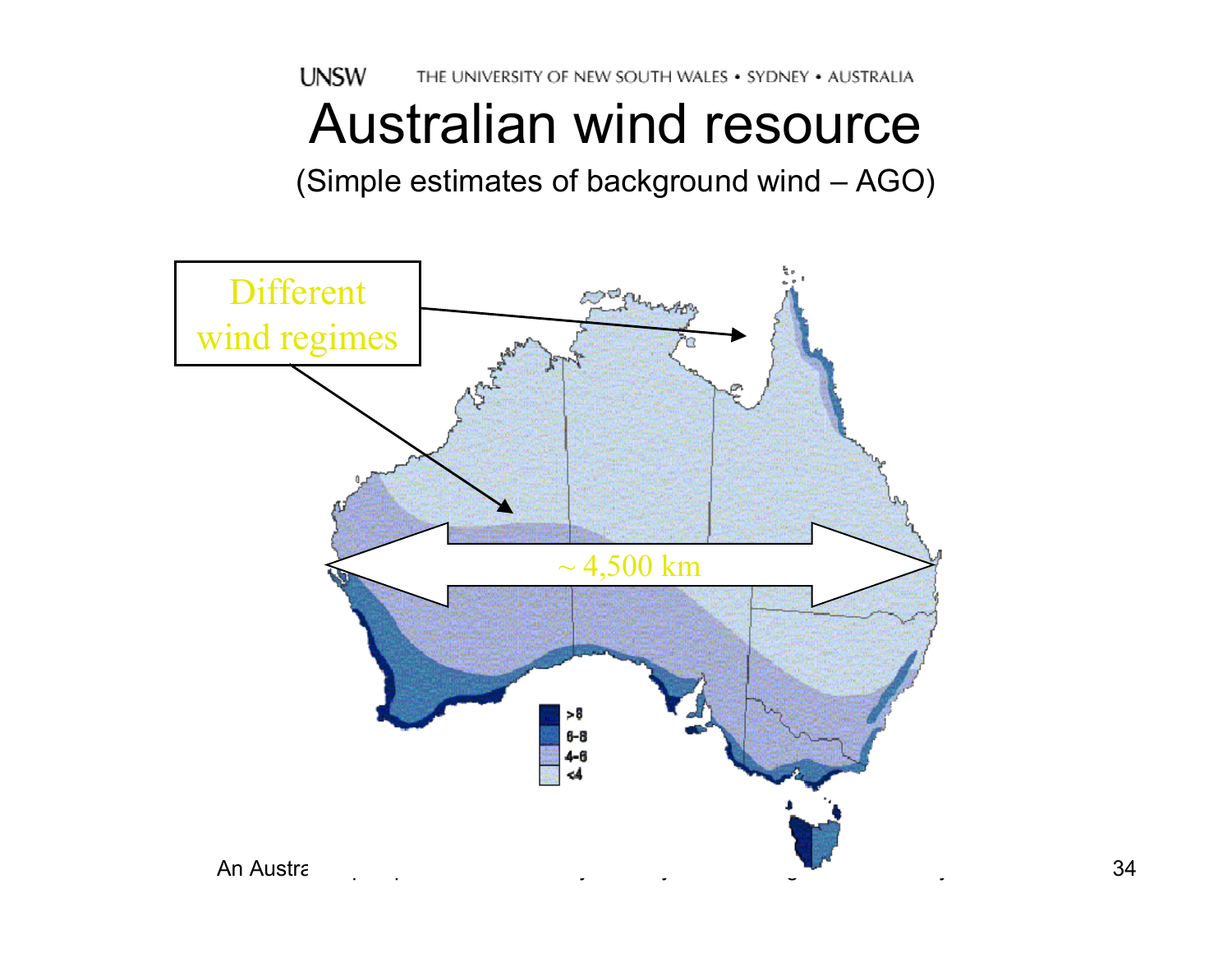#### **LINSW** THE UNIVERSITY OF NEW SOUTH WALES • SYDNEY • AUSTRALIA Intermittent generation in the National Electricity Market

- $\bullet$ • National Electricity Code (NEC) definition of intermittent generation:
	- "A generating unit whose output is not readily predictable, including, without limitation, solar generators, wave turbine generators, wind turbine generators and hydro generators without any material storage capability"
- $\bullet$ • Issues identified by NEMMCO:
	- $\mathcal{L}_{\mathcal{A}}$  Forecasting; Frequency Control Ancillary Services (FCAS); voltage control; management of network flows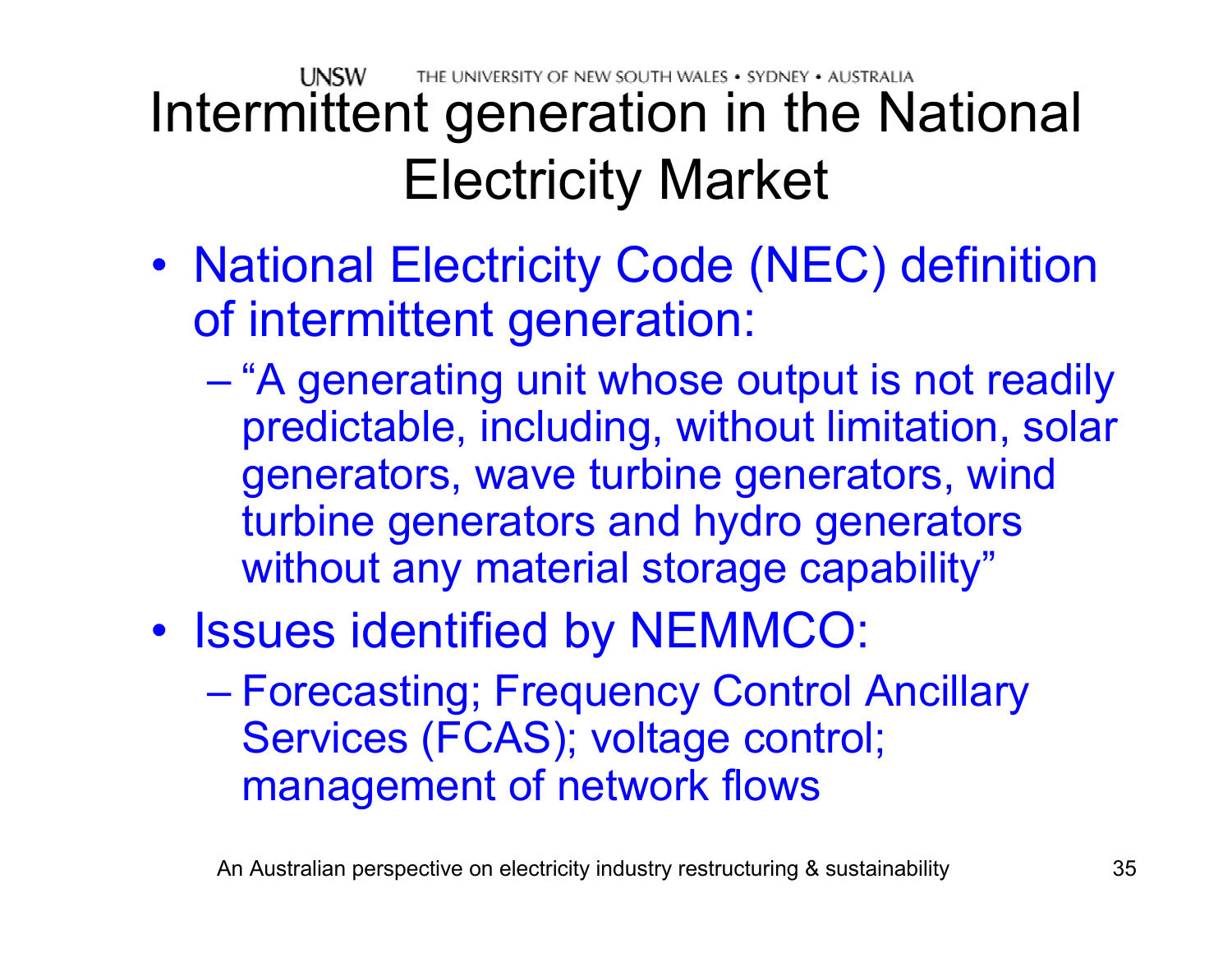#### **UNSW** THE UNIVERSITY OF NEW SOUTH WALES • SYDNEY • AUSTRALIA NEMMCO concerns about wind energy (NEMMCO, 2003)

- Frequency control in normal operation:
	- Frequency regulating service costs ~5 \$/MWH
- Security control largest single contingency Will wind farms ride-through disturbances?
- Interconnection flow fluctuations:
	- Exceeding flow limit may cause high spot price
- Forecast errors due to wind resource uncertainty:
	- $\mathcal{L}_{\mathcal{A}}$  , and the set of the set of the set of the set of the set of the set of the set of the set of the set of the set of the set of the set of the set of the set of the set of the set of the set of the set of th – Five minute dispatch forecast (spot price)
	- $\mathcal{L}_{\mathcal{A}}$  , and the set of the set of the set of the set of the set of the set of the set of the set of the set of the set of the set of the set of the set of the set of the set of the set of the set of the set of th Pre-dispatch & longer term (PASA & SOO) forecasts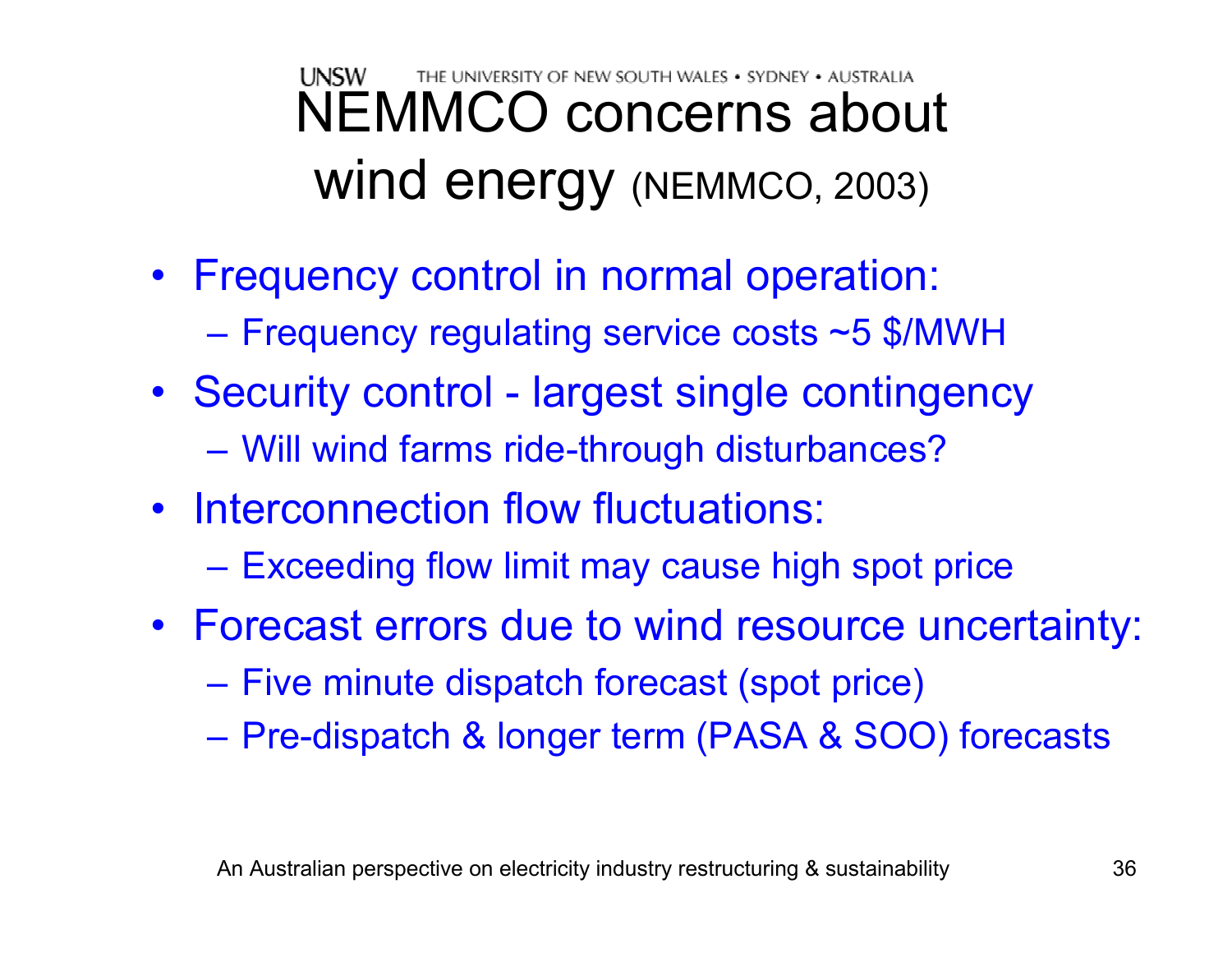#### **UNSW** THE UNIVERSITY OF NEW SOUTH WALES . SYDNEY . AUSTRALIA Spectral analysis of Danish long-term wind data (17 years of data)

![](_page_36_Figure_1.jpeg)

An Australian perspective on electricity industry restructuring & sustainability 37 (Sorensen, 2001, Fig 2.110, p194)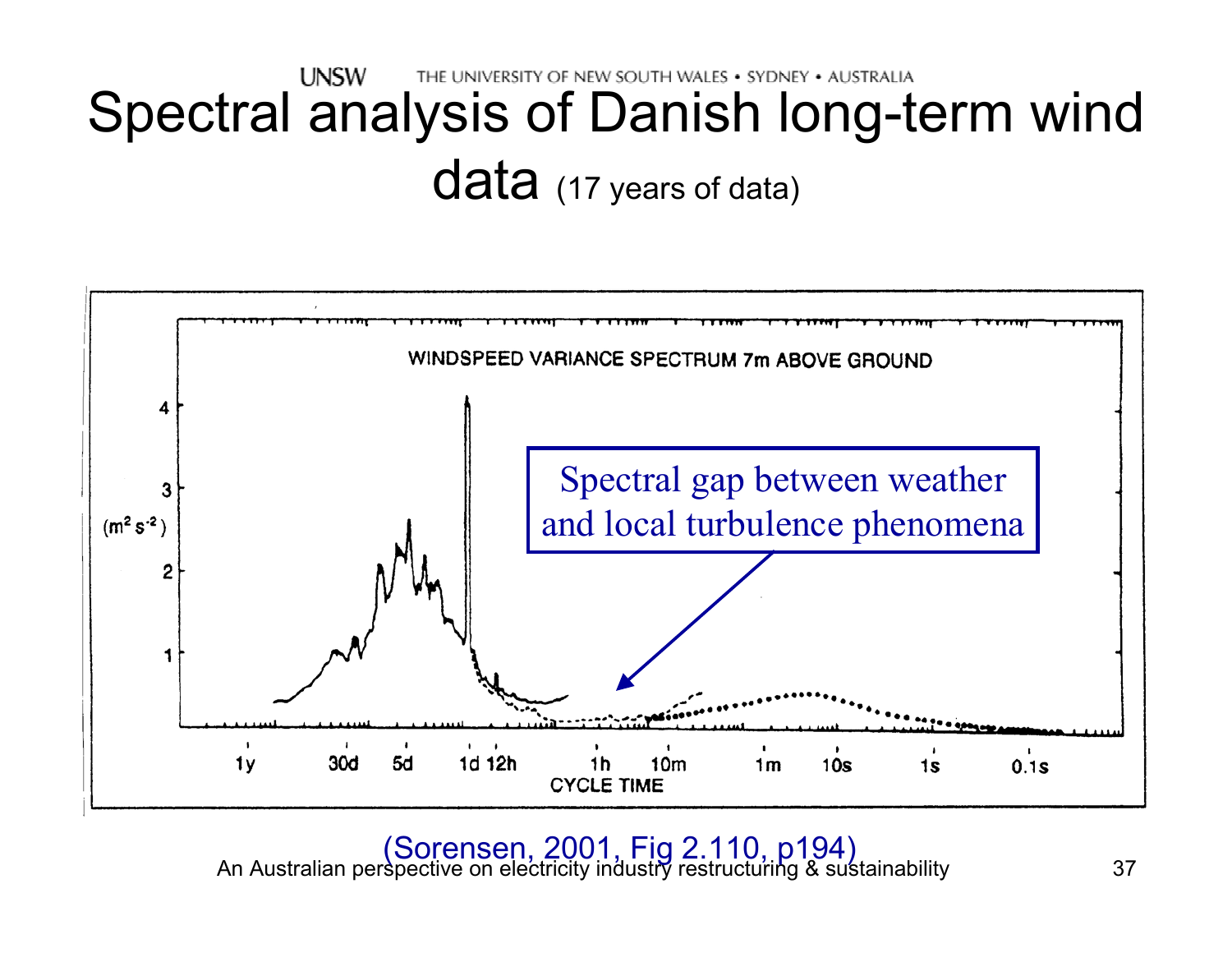# Forecasting the output of wind farms

key issue: rapid changes in output of groups of wind farms

- $\bullet$  30 minute horizon (FCAS & spot market):
	- $\mathcal{L}_{\mathcal{A}}$  , and the set of the set of the set of the set of the set of the set of the set of the set of the set of the set of the set of the set of the set of the set of the set of the set of the set of the set of th Turbulence spectrum - likely to be uncorrelated for turbines spaced > 20 km:
		- Then % power fluctuations  $\sim$  N<sup>-0.5</sup>
			- eg for 100 identical wind farms spaced >20 km apart, %fluctuation in total power  $\sim 0.1x$ %fluctuation for 1 farm
- 30 minutes to ~3 hours:
	- $\mathcal{L}_{\mathcal{A}}$  , and the set of the set of the set of the set of the set of the set of the set of the set of the set of the set of the set of the set of the set of the set of the set of the set of the set of the set of th Extrapolative model best predictor of *expected* output (but not rapid changes)
- > 3 hours NWP model:
	- –- Best predictor of rapid changes of grouped output?